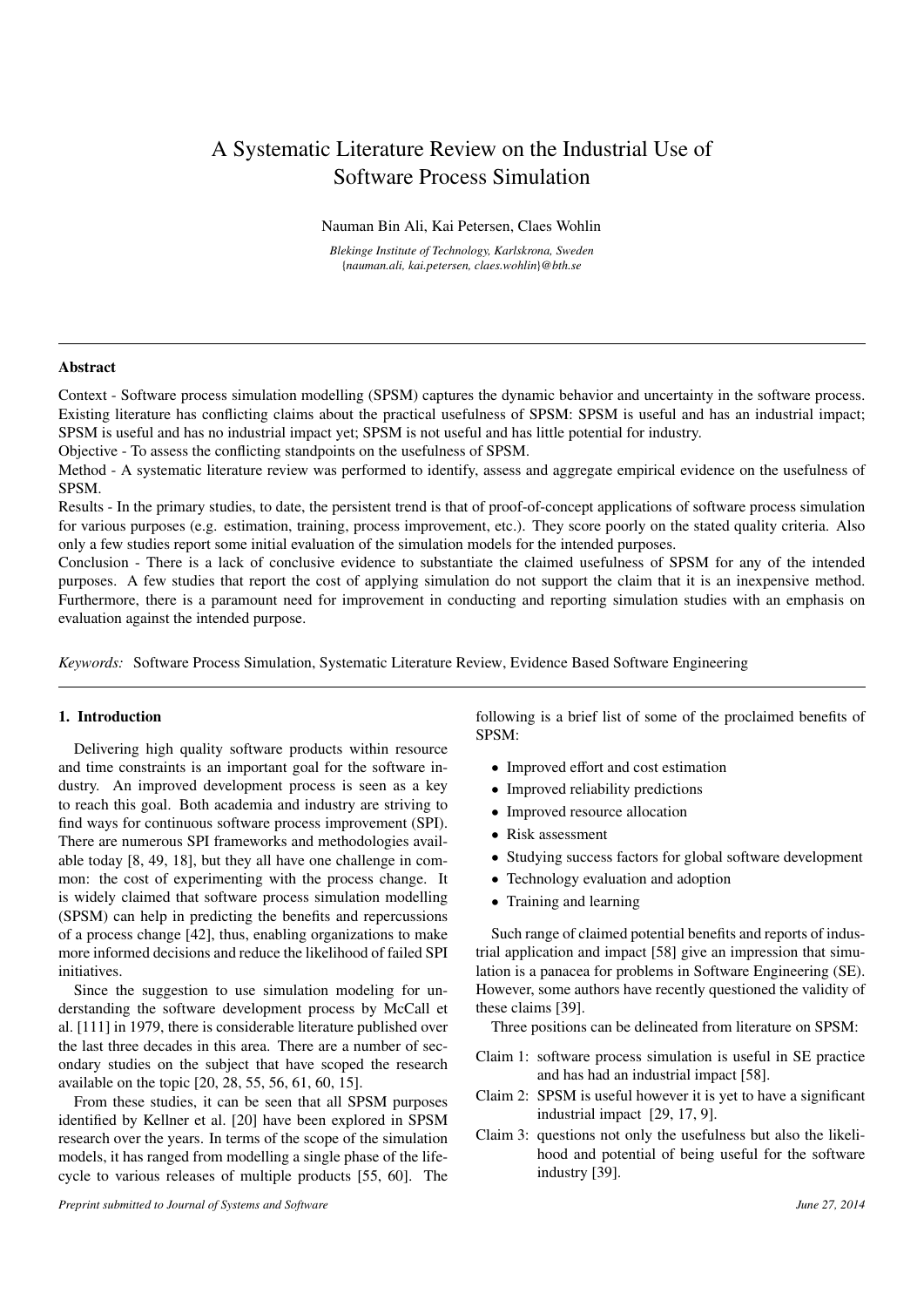In this study, we aim to aggregate and evaluate, through a systematic literature review [24], the empirical evidence on the usefulness of SPSM in real-world settings (industry and open source software development). In essence, we aim to establish which of the claims in the SPSM community can be substantiated with evidence.

The main contributions of this study can be summarised as the following:

- We attempted to substantiate the claim that SPSM is an inexpensive [113, 20] mechanism to assess the likely outcome before actually committing resources for a given change in the development process [20].
- We attempted to characterize which SPSM approaches are useful for what purpose and under which context in realworld software development (cf. [20] for a definition of purpose and scope).
- We used a systematic and documented process to identify, evaluate, and aggregate the evidence reported for the usefulness of SPSM [24, 19].
- The existing secondary studies cover literature published from 1998 till December 2008. We included any literature published till December 2012 and also considered other than typical SPSM venues and found substantially more studies (a total of 87 primary studies of which 17 are published before 1998, 46 between 1998 and 2008, and 24 after 2008) that have used SPSM in a real-world software development setting than any of the existing secondary studies.
- From the existing secondary studies, we now know that many different simulation approaches *"can be applied"* and that they *"can be useful"*. However, in this study we attempt to see if there is a progression in SPSM literature and if these claims can now be substantiated.
- By following an objective, thorough and systematic approach (detailed in Section 3) the existing research on SPSM is evaluated in an objective, unbiased manner. This well-intentioned endeavour is to identify improvement opportunities to raise the quality and steer the direction of future research.

The remainder of the paper is structured as follows: Section 2 presents the related work. Section 3 explains our research methodology. Section 4 shows the characteristics of the primary studies, followed by the review results in Section 5. Section 6 discusses the results of the systematic literature review, and Section 7 concludes the paper.

### 2. Related Work

Using the search strategy reported in Section 3.2, we identified a number of existing reviews of the SPSM literature [20, 28, 55, 56, 61, 60, 15, 6]. These are mostly mapping studies that provide an overview of the SPSM research. None of these

studies help to assess which of the claims about the usefulness of SPSM are backed by evidence.

Kitchenham and Charters [24] have identified criteria to assess an existing review. From these criteria, we used the detailed check-list proposed by Khan et al. [21] and the general questions recommended by Slawson [47]. The aim was to evaluate the existing reviews on their objectives, coverage (data sources utilized, restrictions etc.), methodology, data extraction, quality assessment, analysis, validity and reporting. The detailed criteria are available in [5].

#### *2.1. Existing Reviews*

The results of our assessment using these criteria [5] on the existing literature reviews in the SPSM field are presented in the following subsections.

### *2.1.1. Kellner et al. [20]*

Kellner et al. [20] provide an overview of SPSM field and identify the objectives for use of simulation, scope of simulation models and provide guidance in selecting an appropriate modelling approach. They also summarise the papers from the First International Silver Falls Workshop on Software Process Simulation Modeling (ProSim'98).

Their study was published in 1999 and there is considerable new literature available on the topic. We utilize their work to explore how the research in real-world application of SPSM has used the simulation approaches for the purposes and scopes identified in their study.

### *2.1.2. Zhang et al. [55, 56, 61, 60]*

Zhang et al. [55, 56, 61, 60] reported a *"two-phase"* scoping study on SPSM research. They have used six broad questions to scope [38] the field of SPSM. They [60] also acknowledge that their study *"is also a kind of mapping study"*.

In the initial phase, Zhang et al. [55] performed a manual search of renowned venues for SPSM literature. In the second phase [60], it was complemented with an electronic search in IEEE, Science Direct, Springer Link and ACM, covering literature from 1998-2007.

The use of only one reviewer for selection, data extraction, quality assessment and study categorization is a potential threat to the validity of their studies. With such a large amount of literature that one reviewer had to go through for these two broad studies, a reviewer is highly likely to make mistakes or overlook important information [22, 53]. If only one reviewer is doing the selection there is no safety net and any mistake can result in missing out a relevant article [25]. Another shortcoming, as acknowledged by the authors is the use of a less rigorous process for conducting the review [55], *"the main limitation of our review is that the process recommended for PhD candidates is not as rigorous as that adopted by multiple-researchers"*.

For the tasks where a second reviewer (e.g. for data extraction from 15% of the studies in the second phase [60]) was involved, neither the inter-rater agreement nor the mechanism for resolution of disagreements is described.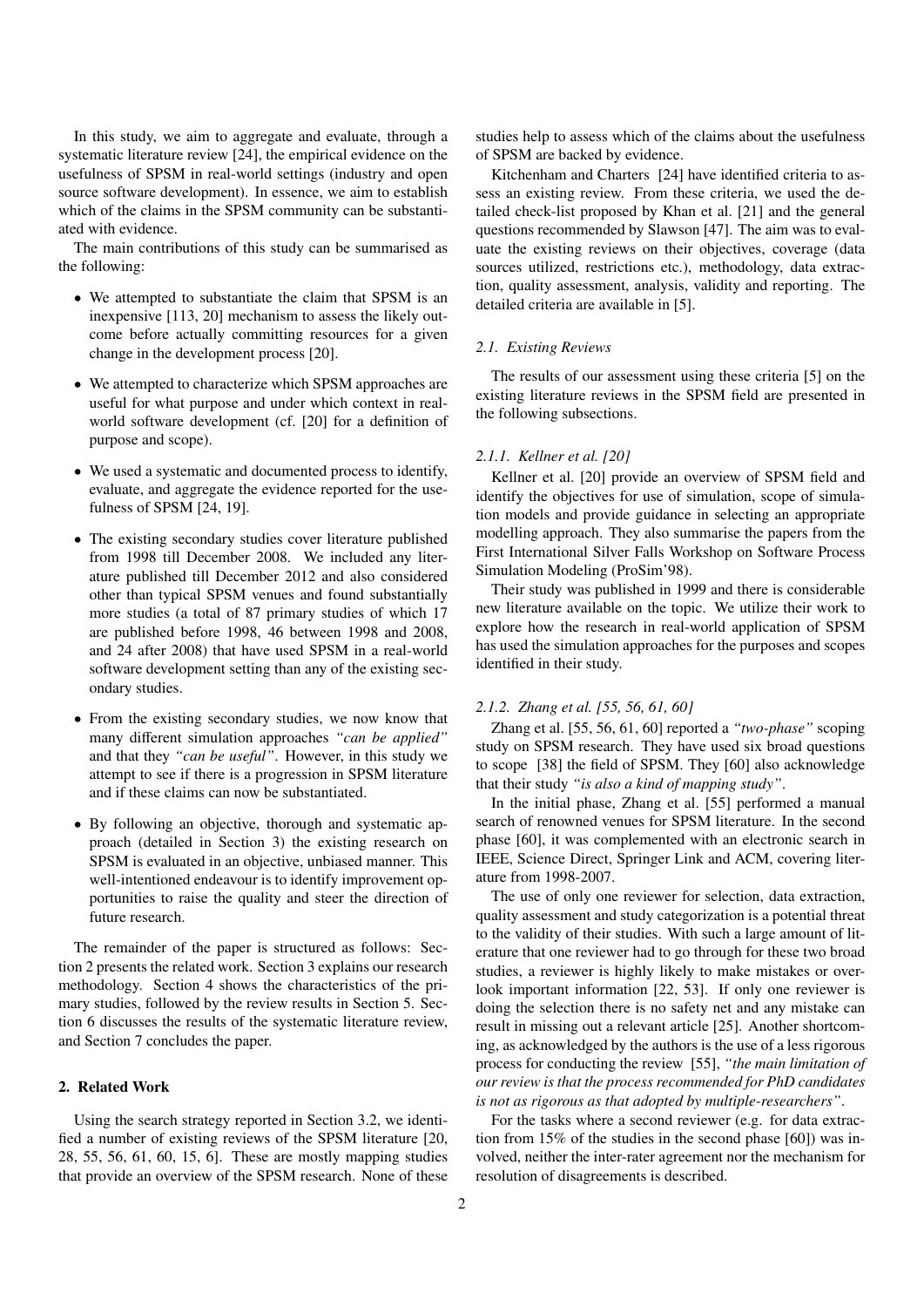#### *2.1.3. Liu et al. [28]*

Liu et al. [28] primarily scoped the research on software risk management using SPSM. They seek answers for five broad scoping questions but focusing on use of SPSM in software risk management. The mapping results represent the studied purposes, the scope of the modelled processes and the tools used in the primary studies.

They used the same electronic databases as Zhang et al. [55, 60] for automatic search and also manually traversed the proceedings of Software Process Simulation and Modeling Workshop (ProSim) (1998-2006), International Conference on Software Process (2007-2008), Journal of Software Process Improvement and Practice (1996-2007) and special issues of Journal of Systems and Software Volume 46, Issues 2-3, 1999 and Volume 59, Issue 3, 2001.

Like the Zhang et al. study [55, 60], Liu et al. [28] did not use the quality assessment results in the selection of studies or in the analysis.

Their entire review was done by one reviewer *"One PhD student acted as the principal reviewer, who was responsible for developing the review protocol, searching and selecting primary studies, assessing the quality of primary studies, extracting and synthesizing data, and reporting the review results."*

### *2.1.4. Zhang et al. [58]*

Zhang et al. [58] present an overview of software process simulation and a historical account/time-line of SPSM research, capturing who did what and when. They claim to have done some impact analysis of SPSM research based on the results of their earlier reviews [55, 56, 61, 60]. The *"case study"* reported in this article to supplement the *"impact"* analysis is at best anecdotal and is based on *"interview-styled email communications"* with Dr. Dan Houston.

Lastly, they have acknowledged this to be an initial study that needs to be extended when they say *"we are fully aware that our results are based on the examination of a limited number of cases in this initial report. The impact analysis will be extended to more application cases and reported to the community in the near future"*.

Furthermore, the following conclusions in the article [58] are not backed by traceable evidence reported in primary studies included in their review:

- *"It is shown that research has a significant impact on practice in the area"* i.e. SPSM in practice.
- *"Anecdotal evidence exists for the successful applications of process simulation in software companies"*.
- *"The development of an initial process simulation model may be expensive. However, in the long-term, a configurable model structure and regular model maintenance or update turn out to be more cost e*ff*ective"*.

#### *2.1.5. de Fran¸ca and Travassos [15]*

de França and Travassos [15] characterized the simulation models in terms of model type, structure, verification and validation procedures, output analysis techniques and how the re-

sults of the simulation were presented in terms of visualization. Their study is different from previously discussed reviews (in sections Section 2.1.2-Section 2.1.4) as it considers verification and validation of models, and hence has an element of judging the quality of the simulation models being investigated. Another difference that is important to note is their inclusion of all simulation studies that were related to the software engineering domain (e.g. architecture) thus covering simulation as a whole.

They used Scopus, EI Compendex, Web of Science and developed their search string by defining the population, intervention, comparison, and outcome. In their selection of studies, one reviewer conducted the selection first, his decisions were reviewed by a second reviewer and lastly the third reviewer cross-checked the selection. This increased the validity of study selection however it is prone to bias as the selection results from the first reviewer were available to the second reviewer and subsequently both the categorizations potentially biased the selection decision of the third reviewer.

The list of primary studies and the results of quality appraisal are reported in the study. They have also reported their data extraction form, but did not report on the measures undertaken to make the data extraction and classification of studies more reliable.

They extracted information about model verification and validation and how many studies conducted this activity in different ways. This provides an interesting point of comparison with our study as both studies conducted this assessment independently without knowing each others outcomes.

# *2.1.6. Bai et al. [6]*

Bai et al. [6] conducted a secondary study of empirical research on software process modelling without an explicit focus on SPSM. The study has four research questions that scope the empirical research in software process modelling for:

- Research objectives
- Software process modelling techniques
- Empirical methods used for investigation
- Rigor of studies (whether research design and execution are reported)

The study used *"7 journals and 6 conference proceedings, plus other relevant studies found by searching across online digital libraries, during the period of 1988 till December 2008"*. Although the general selection criteria and data extraction form are presented, no details of the procedure for selection, extraction or quality evaluation are presented. The detailed criteria for how the rigor of studies was evaluated are also not reported. Likewise it is unclear what was the role of each reviewer in the study. Without this information it is difficult to judge whether the results are sensitive to the way the review was conducted.

Given that only 43 empirical studies are identified in their review raises some concerns about their search strategy (selection of venues, search strings etc.). Since their study had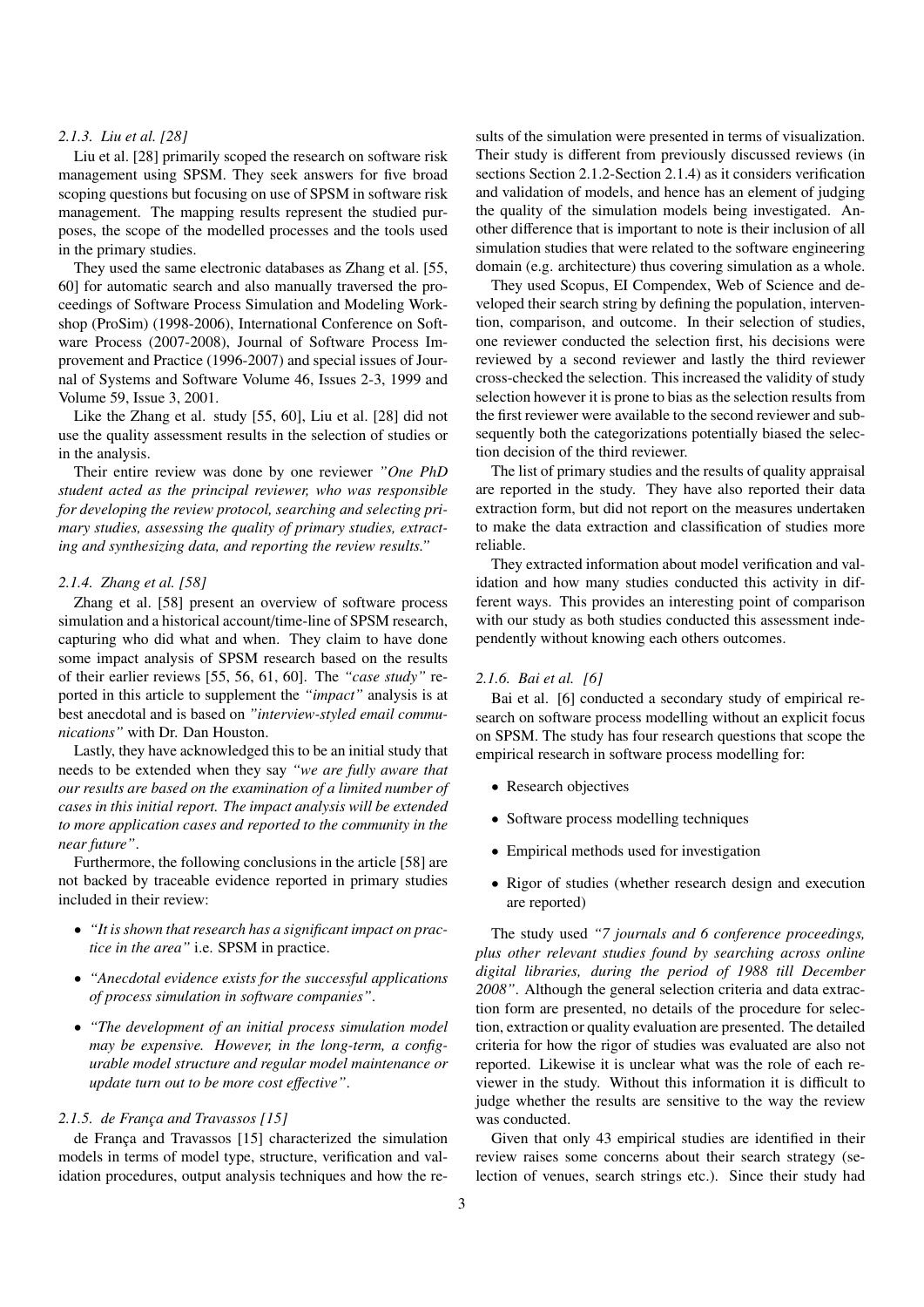a broader scope than ours which is including all software process modelling literature, there should have been substantially more studies.

To aggregate results they used frequency analysis in terms of how many studies investigated a specific research objective, process modelling technique, using a certain empirical method and how many described the design and execution of the study.

### *2.2. Our Contribution*

The contributions of this study in comparison to existing secondary studies can be summarised as following:

- 1. Given the conflicting claims about the usefulness of SPSM it was important to use a systematic methodology to ensure reliability and repeatability of the review to the extent possible. We have decided to use two reviewers and other preventive measures (discussed in detail in Sections 3.4, 3.5, 3.7 and 3.6) to minimize the threats of excluding a relevant article. These measures included using pilots, inter-rater agreement statistics and a documented process to resolve differences. With these we aimed to reduce the bias in various steps of selection, extraction and analysis of the primary studies.
- 2. The conflicting positions with regard to SPSM could not be resolved based on the existing secondary studies because their focus is not to identify and aggregate evidence (as discussed in Section 2.1). On the contrary, our contribution is the identification of research studies using SPSM in real-world software development followed by an attempt to evaluate and aggregate the evidence reported in them. Thus, investigating if the claims of potential benefits can be backed by evidence.
- 3. In theory, a systematic literature review is an exhaustive study that evaluates and interprets *"all available research"* relevant to the research question being answered [24]. However, in practice it is a subset of the overall population that is identified and included in a study [53]. In this study, however, we aspired to take the study population as close to the actual population. The number of studies identified in this study compared to other reviews is discussed in detail in Section 6.6. To achieve this we took following decisions:
	- Search in not restricted to only typical venues of SPSM publications and includes the databases that cover Computer Science and SE literature.
	- Lastly in the existing reviews, the potentially relevant sources for the management and business literature were not included in the search. Zhang et al. [60] noticed that SPSM research mainly focuses on managerial interests. Therefore, it is highly probable that SPSM studies may be published outside the typical Computer Science and SE venues. Thus, in this literature review, we also searched for relevant literature in data sources covering these subjects. In particular, business source premier was searched that is specifically targeting business literature.
- The secondary studies by Bai et al. [6], Liu et al. [28] and Zhang et al. [55, 56, 61, 60] only cover literature published between 1998 and 2008, in this systematic literature review we do not have an explicit restriction on the start date and include all literature published till December 2012. Given the noticeable trend of increasing empirical research reported in these studies [6, 28] our study also contributes by aggregating the more recent SPSM literature.
- No start date was put on the search to exhaustively cover all the literature available in the selected electronic databases up till the search date (i.e. December 2012). This enabled us to identify the earliest work by McCall from 1979 [111] and also include earlier work of Abdel-Hamid [63, 64, 65, 69, 66, 67, 68].
- 4. Other secondary reviews only scoped the existing research literature and did not highlight the lack of evaluation of claimed benefits. Overall, in a systematic and traceable manner we identify the limitations of current research in terms of reporting quality, lack of verification and validation of models, and most significantly the need to evaluate the *usefulness* of simulation for different purposes in various contexts.
- 5. This review by identifying the limitations in the current SPSM research has taken the first step towards improvement. The criticism of SPSM is not intended to dismiss its use, but to identify the weaknesses, raise awareness and hopefully improve SPSM research and practice. We have also provided recommendations and potential directions to overcome these limitations and perhaps improve the chances of SPSM having an impact on practice.

### 3. Research Methodology

To identify appropriate SPSM approaches for given contexts and conditions a systematic literature review following the guidelines proposed by Kitchenham et al. [24] was performed. We attempted to aggregate empirical evidence regarding the application of SPSM in a real-world settings.

### *3.1. Review Question*

To assess strength of evidence for usefulness of simulation in real-world use we attempt to answer the following research question with a systematic literature review:

• *RQ 1*: What evidence has been reported that the simulation models achieve their purposes in real-world settings?

# *3.2. Need for Review*

As a first step in our review, to identify any existing systematic reviews and to establish the necessity of a systematic review, a search in electronic databases was conducted. The keywords used for this purpose were based on the synonyms of systematic review methodology listed by Biolchini et al. [11]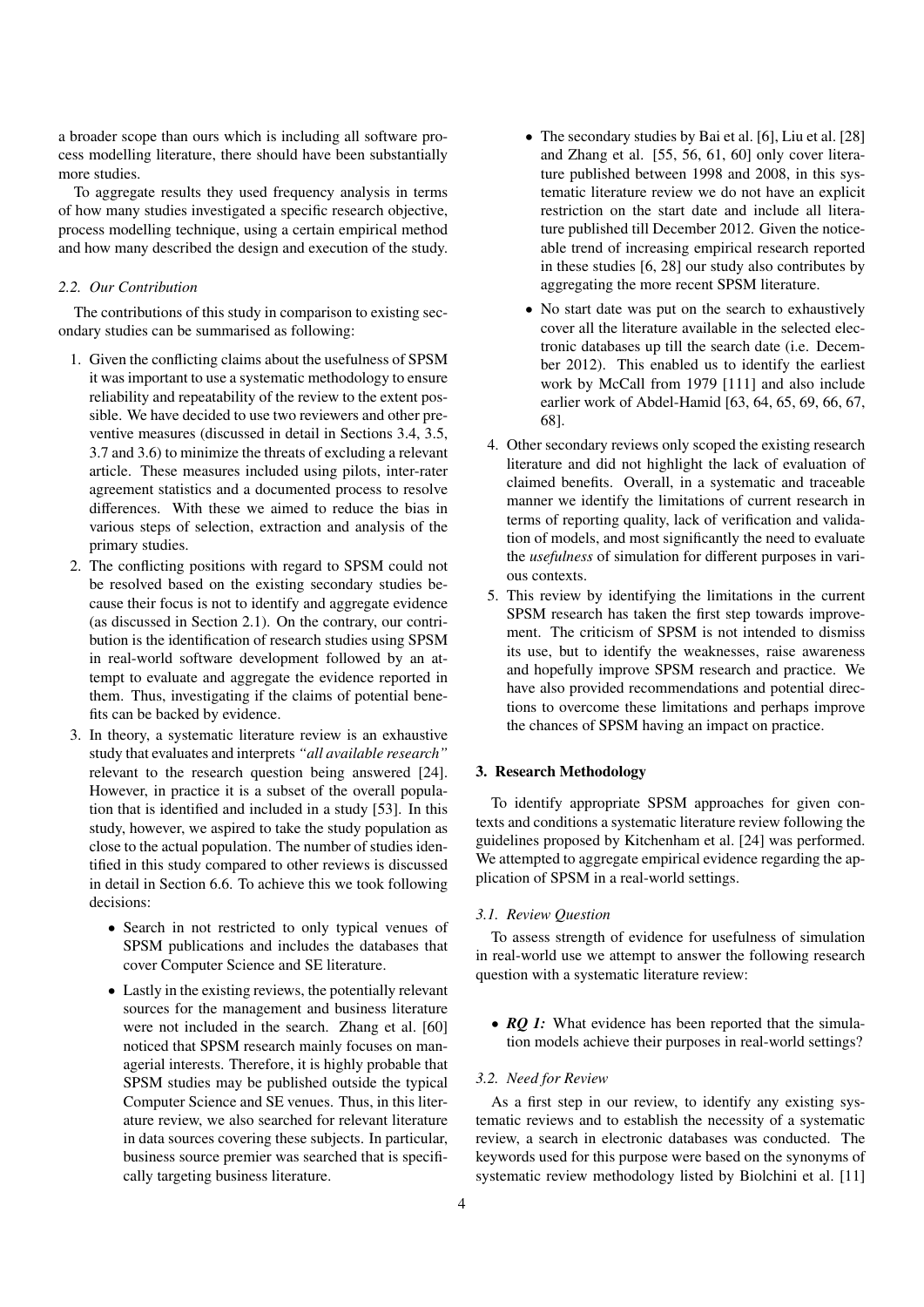along with *"systematic literature review"*. The search was conducted in the databases identified in Table 1, in year 2013, using the following search string with two blocks joined with a Boolean 'AND' operator:

*(software AND process AND simulation) AND ("systematic review" OR "research review" OR "research synthesis" OR "research integration" OR "systematic overview" OR "systematic research synthesis" OR "integrative research review" OR "integrative review" OR "systematic literature review")*

This search string gave 47 hits in total. After removing duplicates, titles and abstracts of the remaining articles were read. This way we identified five articles that report two systematic reviews [55, 56, 61, 60] and [28].

By reading the titles of articles that cite these reviews, we identified two more relevant review articles [58, 15]. In Section 2, we have already discussed in detail the limitations of these articles. We have also discussed the novel contributions of our study and how we have attempted to overcome the shortcomings in these existing reviews.

### *3.3. Search Strategy*

A conscious decision about the keywords and data-sources was made that is detailed below along with the motivation:

#### *3.3.1. Data Sources*

Since, the study is focused on the simulation of software development processes, therefore it is safe to look for relevant literature in databases covering Computer Science (CS) and Software Engineering (SE). However, as the application of simulation techniques for process improvement may be published under the business related literature, e.g. organizational change, we decided to include databases of business literature as well.

Table 1: Digital Databases Used in the Study

| Database                   | Motivation                              |
|----------------------------|-----------------------------------------|
| IEEE, ACM Digital          | For coverage of literature published in |
| Engineering<br>and         | CS and SE.                              |
| Village (Inspec and        |                                         |
| Compendex)<br>and          |                                         |
| Science direct             |                                         |
| <b>Business</b><br>Scopus, | For broader coverage of business and    |
| source premier, Web        | management literature along with CS,    |
| of science                 | SE and related subject areas.           |
| Google Scholar             | To supplement the search results and to |
|                            | reduce the threats imposed by the lim-  |
|                            | ited search features of some databases  |
|                            | this search engine was used.            |

### *3.3.2. Keywords*

Starting with the research questions suitable keywords were identified using synonyms, encyclopaedia of SE [30] and seminal articles in the area of simulation [20]. The following keywords were used to formulate the search strings:

- Population: Software process or a phase thereof. *Alternative keywords:* Software project, software development process, software testing/maintenance process
- Intervention: Simulation. Alternative keywords: simulator, simulate, dynamic model, system dynamics, state based, rule based, Petri net, queuing, scheduling.
- Context: Real-world. *Alternative keywords:* empirical, industry, industrial, case study, field study or observational study. Our target population was studies done in industry and we intended to capture any studies done in that context regardless of the research method used. We expected that any experiments that have been performed in industrial settings would still be identified. Yet by not explicitly including experiment as a keyword we managed to, some an extent, disregard studies in a purely academic context.
- Outcome: Positive or negative experience from SPSM use. Not used in the search string.

The keywords within a category were joined by using the Boolean operator OR and the three categories were joined using the Boolean operator 'AND'. This was done to target the real-world studies that report experience of applying software process simulation. The following is the resulting search string:

*((software 'Proximity Op' process) OR (software 'Proximity Op' project)) AND (simulat\* OR "dynamic model" OR "system dynamic" OR "state based" OR "rule based" OR "petri net" OR "queuing" OR "scheduling") AND (empirical OR "case study" OR "field study" OR "observational study" OR industr\*)*

The proximity operator was used to find more relevant results and yet at the same time allow variations in how different authors may refer to a software development process, e.g. software process, software testing process, etc. However, in the databases that did not correctly handle this operator we resorted to the use of Boolean operator AND instead. The exact search strings used in individual databases can be found in [5].

The search in the databases (see Table 1) was restricted to title, abstract and keywords except in Google Scholar where it was only done in the title of the publications (the only other option was to search the full-text). Google Scholar is more of a search engine than a bibliographic database. Therefore, we made a trade-off in getting a broader coverage by using it without the *context* block, yet restricting the search in titles only to keep the number of hits practical for the scope of this study.

Figure 1 provides an overview of the search results and selection procedure (discussed in detail in Section 3.4) applied in this review to identify and select primary studies.

### *3.4. Study Selection Criteria and Procedure*

Before the application of selection criteria (related to the topic of the review) all search results were subjected to the following generic exclusion criteria:

• Published in a non peer reviewed venue e.g. books, Masters/Ph.D. theses, keynotes, tutorials and editorials etc.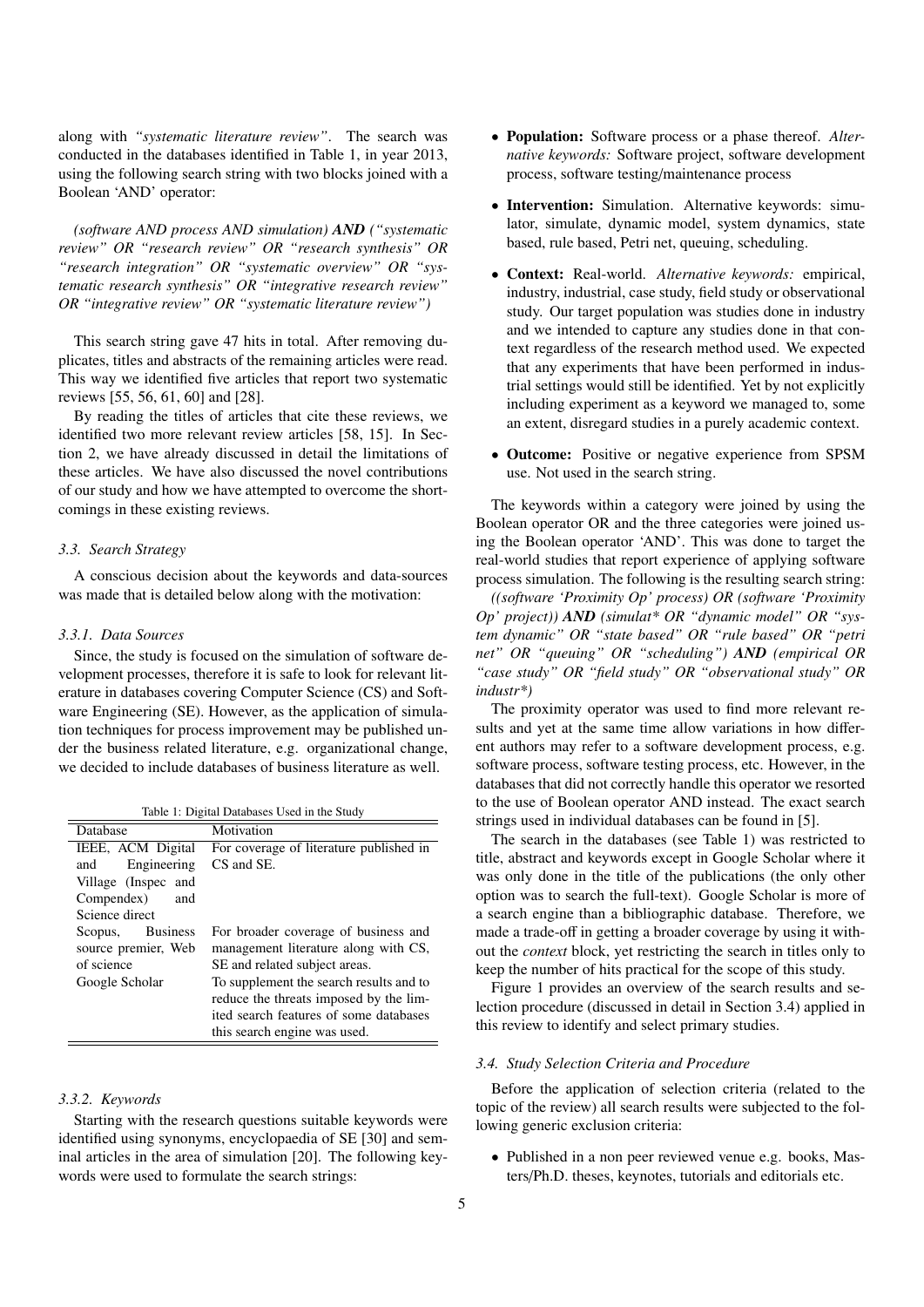

Figure 1: Overview of Steps in the Selection of Primary Studies.

- Not available in English language.
- A duplicate (at this stage, we did not consider a conference article's subsequent publication in a journal as duplicate this is handled later on when the full-text of the articles was read).

Where possible, we implemented this in the search strings that were executed in the electronic databases. But since many of the journals and conferences published in primary databases are covered by bibliographic databases, we had a high number of duplicates. Also, in Google Scholar we had no mechanism to keep out grey literature from the search results. Therefore, we had to do this step manually.

After this step, the remaining articles were subjected to three sets of selection criteria preliminary, basic and advanced. As the number of search results is fairly large, for practicality, the preliminary criteria were used to remove the obviously irrelevant articles.

#### *3.4.1. Preliminary criteria*

Preliminary criteria were applied on the titles of the articles, the information about the venue and journal was used to supplement this decision. If the title hinted exclusion of articles but there was a doubt the abstract was read. If it was still unclear the article was included for the next step where more information from the article was read to make a more informed decision.

- Exclude any articles related to the simulation of hardware platforms.
- Exclude any articles related to the use of simulation software, e.g. simulating manufacturing or chemical process or transportation, etc.
- Exclude any articles related to use of simulation for evaluation of software or hardware reliability and performance etc.
- Exclude any articles related to use of simulation in SE education in academia. Articles with educational focus using software process simulation were not rejected straight away based on the title. Instead we read the abstract to distinguish the SPSM used for training and education in the industry from those in a purely academic context. Only the articles in the latter category were excluded in this study. If such a decision could not be made about the context, the article was included for the next step.

The preliminary criteria were applied by only one reviewer. By using *"when in doubt, include"* as a rule of thumb we ensured inclusiveness to reduce the threat of excluding a relevant article. Also having explicit criteria about what to exclude reduced the reviewer's bias as we tried to minimize the use of authors own subjective judgement in selection.

## *3.4.2. Basic criteria*

Basic criteria were applied to evaluate the relevance of the studies to the aims of our study by reading the titles and abstracts.

- Include an article related to the simulation of a software project, process or a phase thereof. For example, the type of articles identified by the preliminary criteria.
- Exclude an article that only presents a simulation technique, tool or approach.
- Exclude a non-industrial study (e.g. rejecting the empirical studies with students as subjects or mock data). Studies from both commercial and open source software development domains were included in this review.

It was decided that articles will be labelled as: Relevant, Irrelevant or Uncertain (if available information i.e. title and abstract, is inconclusive). Given that two reviewers will do the selection we had six possibilities (as shown in Table 2) of agreement or disagreement between the reviewers about the relevance of individual articles.

In Table 2 categories A, C and F are cases of perfect agreement between reviewers. The decision regarding each of the categories motivated by the agreement level of reviewers and likelihood of finding relevant articles in such a category is listed below:

• Articles in category A and B (considered potential primary studies) will be directly taken to the last step of full-text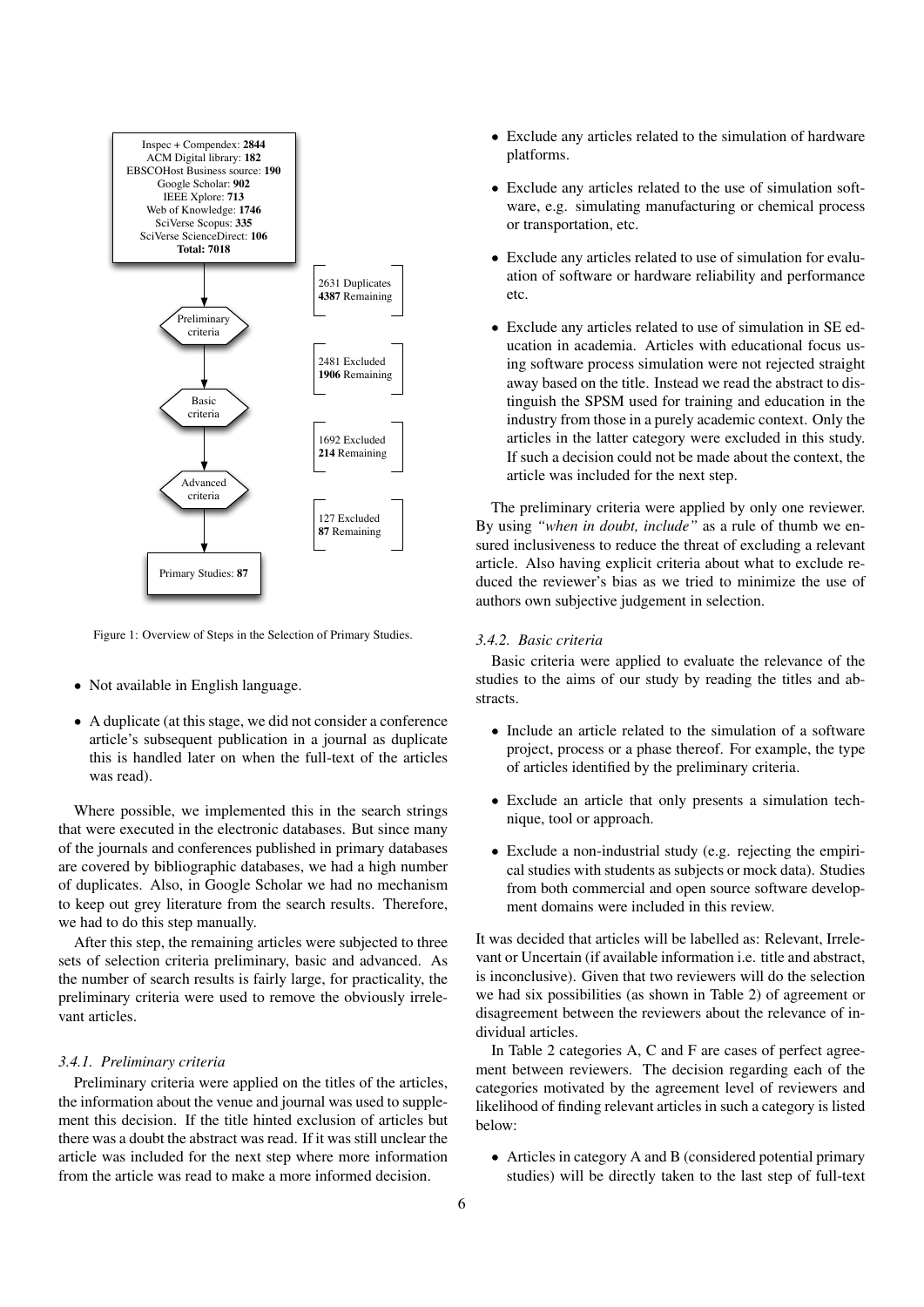Table 2: Different Possible Scenarios for Study Selection

|          |                   |          | Reviewer 2 |            |
|----------|-------------------|----------|------------|------------|
|          |                   | Relevant | Uncertain  | Irrelevant |
|          | Relevant          | А        | в          |            |
| Reviewer | Uncertain         | В        | C          | E          |
|          | <b>Irrelevant</b> |          | Е          | F          |
|          |                   |          |            |            |

reading. Although articles in category B show some disagreement between the authors but (since one author is certain about the relevance and the other is inconclusive) we considered it appropriate to include such studies for full-text reading.

- On the other hand, articles in category F will be excluded from the study as both reviewers agree on their irrelevance.
- Articles in category C will be reviewed further (by both reviewers independently using the steps of adaptive reading described below) where more detail from the article will be used to assist decision making. This was a rational choice to consult more detail, as both reviewers concurred on a lack of information to make a decision.
- Articles in category D and E show disagreement, with category D being the worst as one author considers an article relevant and other considers it irrelevant. Articles in these two categories were deemed as candidates for discussion between reviewers. These articles were discussed and reasons for disagreement were explored. Through consensus, these articles were placed in either category A (included for full-text reading as a potential primary study), C (uncertain need more information and subjected to adaptive reading) or F (excluded from the study).

To develop a common understanding of the criteria both reviewers read the criteria and using *"think aloud"* protocol applied it on three randomly selected articles.

Furthermore, before performing the actual inclusion and exclusion of studies, a pilot selection was performed [36]. This step was done by two reviewers independently on 20 randomly selected articles. The results of this pilot are shown in Table 3.

|          |            |          | Table 3: Results of the Pilot Selection |            |
|----------|------------|----------|-----------------------------------------|------------|
|          |            |          | Reviewer 2                              |            |
|          |            | Relevant | Uncertain                               | Irrelevant |
|          | Relevant   |          |                                         | 2          |
| Reviewer | Uncertain  |          |                                         |            |
|          | Irrelevant |          |                                         | 8          |

We had an agreement on 90% of the 20 articles used in the pilot of inclusion/exclusion criteria. Based on these results with

high level of agreement, we were confident to go ahead with the actual selection of the studies.

Inclusion and exclusion criteria were applied independently by two reviewers on 1906 articles that had passed the preliminary criteria used for initial screening (see Figure 1).

The results of this phase are summarized in Table 4 where the third column shows the final total of articles once the articles in category D and E were discussed and reclassified.

Table 4: Results of Applying the Inclusion and Exclusion Criteria Category Number of ID articles Total number of articles post discussion A 96 106 B 34 34 C 122 174 D 30 0 E 82 0 F 1542 1592

Table 5 shows good agreement on the outcome of applying basic criteria on articles. This shows a shared understanding and consistent application of the criteria on the articles. Only on 30 out of 1906 articles the reviewers had a major disagreement i.e. category D in Table 4.

Table 5: Cohen's Kappa and Percent Agreement between Reviewers

| Criteria                    | Percent   | Cohen's Kappa |
|-----------------------------|-----------|---------------|
|                             | Agreement | statistic     |
| Basic criteria              | 92.50     | 0.73          |
| Adaptive reading            | 78.60     | 0.53          |
| Context description         | 80.50     | 0.65          |
| Study design description    | 81.60     | 0.56          |
| Validity threats discussion | 95.40     | 0.73          |
| Subjects/Users              | 92.00     | 0.34          |
| Scale                       | 80.50     | 0.58          |
| Model validity              | 89.70     | 0.83          |

#### *Adaptive reading for articles in category C:*

Based on the titles and abstracts of articles, we often lacked sufficient information to make a judgement about the context and method of the study. Therefore we had 174 articles (category C in Table 4) that required more information for decision making. Many of the existing literature reviews exclude such articles where both reviewers do not consider a study relevant [36]. However, as we decided to be more inclusive to minimize the threat of excluding relevant research we decided to further investigate such studies.

As the number of articles in this category was quite large (174 articles) and we already had a sizeable population of potential primary studies (106 and 34 articles in category A and B respectively) we could not justify spending a lot of effort in reading full-text of these articles. Therefore, we agreed on an appropriate level of detail to make a selection decision without having to read the full-text of the article. The resulting threestep process of inclusion and exclusion with increasing degree of detail is:

1. Read the introduction of the article to make a decision.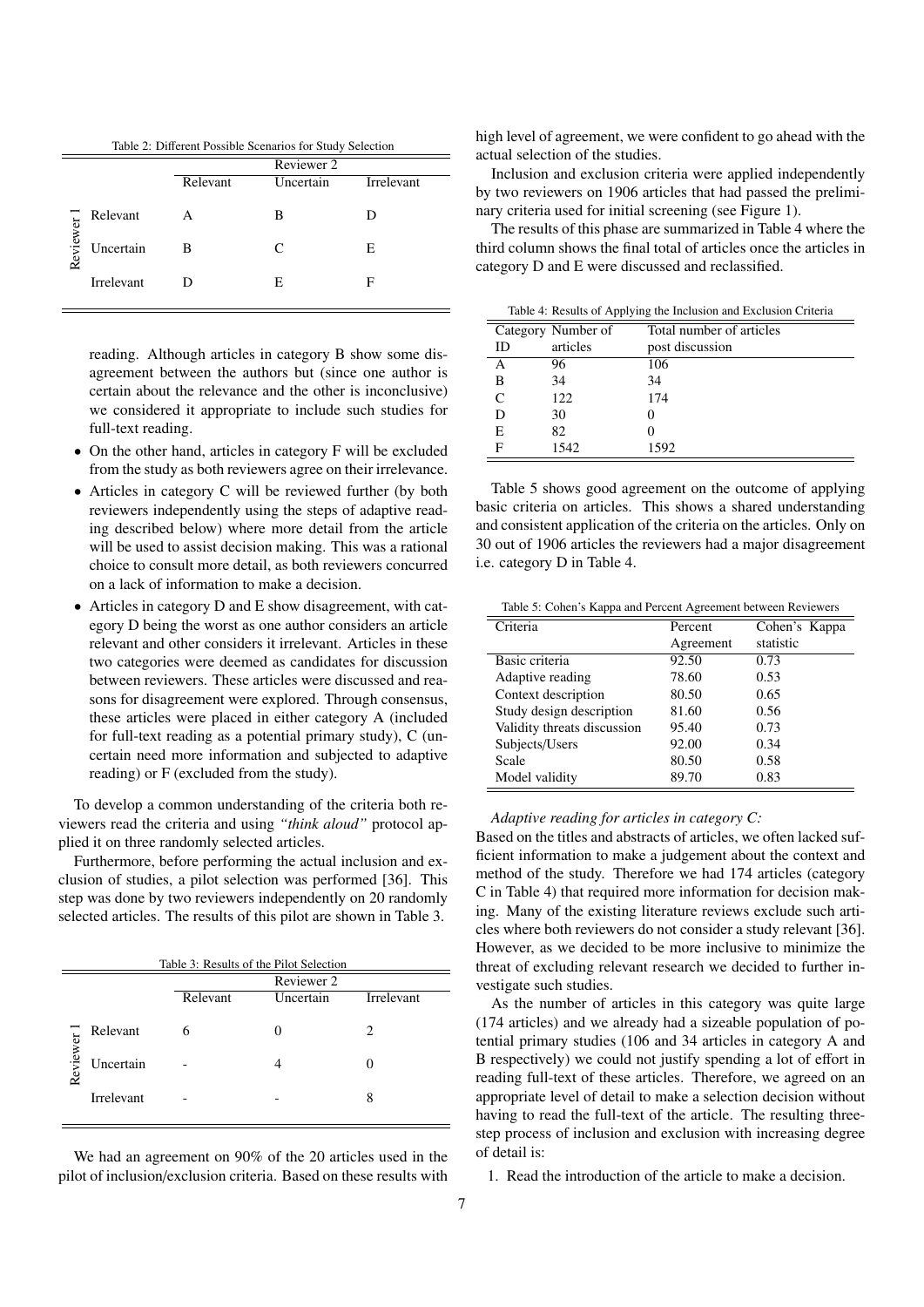- 2. If a decision is not reached read the conclusion of the article.
- 3. If it is still unclear, search for the keywords and evaluate their usage to describe the context of the study in the article.

Again a pilot of this process was applied independently by the two reviewers on five randomly selected articles in category C. The reviewers logged their decisions and the step at which they took the decision e.g. *'Reviewer-1 has included article Y after reading its conclusion'*. In this pilot, we had a perfect agreement on four of the five articles with regard to the decision and the step where the decision was made. However, one article resulted in some discussion as reviewers noticed that in this article authors had used terms "empirical" and "example" and this made it unclear whether the study was done in real-world settings. To avoid exclusion of any relevant articles it was decided that such articles that are inconclusive in their use of these terms will be included for full-text reading.

The adaptive reading process described above was applied independently by both reviewers and we had a high congruence on what was considered relevant or irrelevant to the purpose of this study. The inter-rater agreement was fairly high for this step as presented in Table 5. All articles with conflicting decision between the two reviewers were taken to the next step for fulltext reading. This resulted in another 74 articles for full-text reading in addition to the 140 articles in category A and B see Table 4.

#### *3.4.3. Advanced criteria*

This is related to the actual data extraction, where the fulltext of the articles was read by both reviewers independently. Exclude articles based on the same criteria used in the previous two steps (see Section 3.4.1 and Section 3.4.2) but this time reading the full-text of the articles. We also excluded the conference articles that have been subsequently extended to journal articles (that are likely to have more details).

For practical reasons these 214 articles were divided equally among the two reviewers to be read in full-text. However, to minimize the threat of excluding a relevant study any article excluded by a reviewer was reviewed by the second reviewer. Section 3.7 presents the data extraction form used in this study, the results of the pilot and the actual data extraction performed in this study. The list of excluded studies at this stage are available in [5].

#### *3.5. Study quality assessment criteria*

The criteria used in this study were adapted from Ivarsson and Gorschek [19] to fit the area of SPSM. We dropped 'research methodology' and 'context' as criteria from the relevance category because we only included the real-world studies in this review. So, these fields were redundant.

# *3.5.1. Scoring for rigor*

To assess how rigorously a study was done we used the following three sub-criteria:

- *Description of context*
	- 1. If the description covers at least four of the context facets: product; process; people; practices, tools, techniques; organization and market [37] then the score is '1'.
	- 2. If the description covers at least two of the context facets then the score is '0.5'.
	- 3. If less than two facets are described then the score is  $^{\circ}$   $^{\circ}$

In general, a facet was considered covered if even one of the elements related to a facet is described. The facet "process" was considered fulfilled if a general description of the process or if name of the process model followed in the organisation is provided.

- *Study design description*
	- 1. If the data collection/analysis approach is described to be able to trace the following then the score is '1', which is given a) what information source (roles/number of people/data set) was used to build the model, and b) how the model was calibrated (variable to data-source mapping), and c) how the model was evaluated (evaluation criteria and analysis approach).
	- 2. If data collection is only partially described (i.e. at least one of the three - a), b), or c) above has been defined) then the score is '0.5'.
	- 3. If no data collection approach is described then the score is '0' (example: "we got the data from company X").
- *Discussion of validity threats*
	- 1. If all four types of threats to validity [52] (internal, external, conclusion and construct) are discussed then the score is '1'.
	- 2. If at least two threats of validity are discussed then the score is '0.5'.
	- 3. If less than two threats to validity are discussed then the score is '0'.

# *3.5.2. Scoring of relevance*

The relevance of the studies for the software engineering practice was assessed by the following two sub-criteria: users/subjects and scale:

- *Users*/*Subjects*
	- 1. If the intended users are defined and have made use of the simulation results for the purpose specified then the score is '1' (in case of prediction, e.g. a follow-up study or a post-mortem analysis of how it performed was done).
	- 2. If the intended users are defined and have reflected on the use of the simulation results for the purpose specified then the score is '0.5'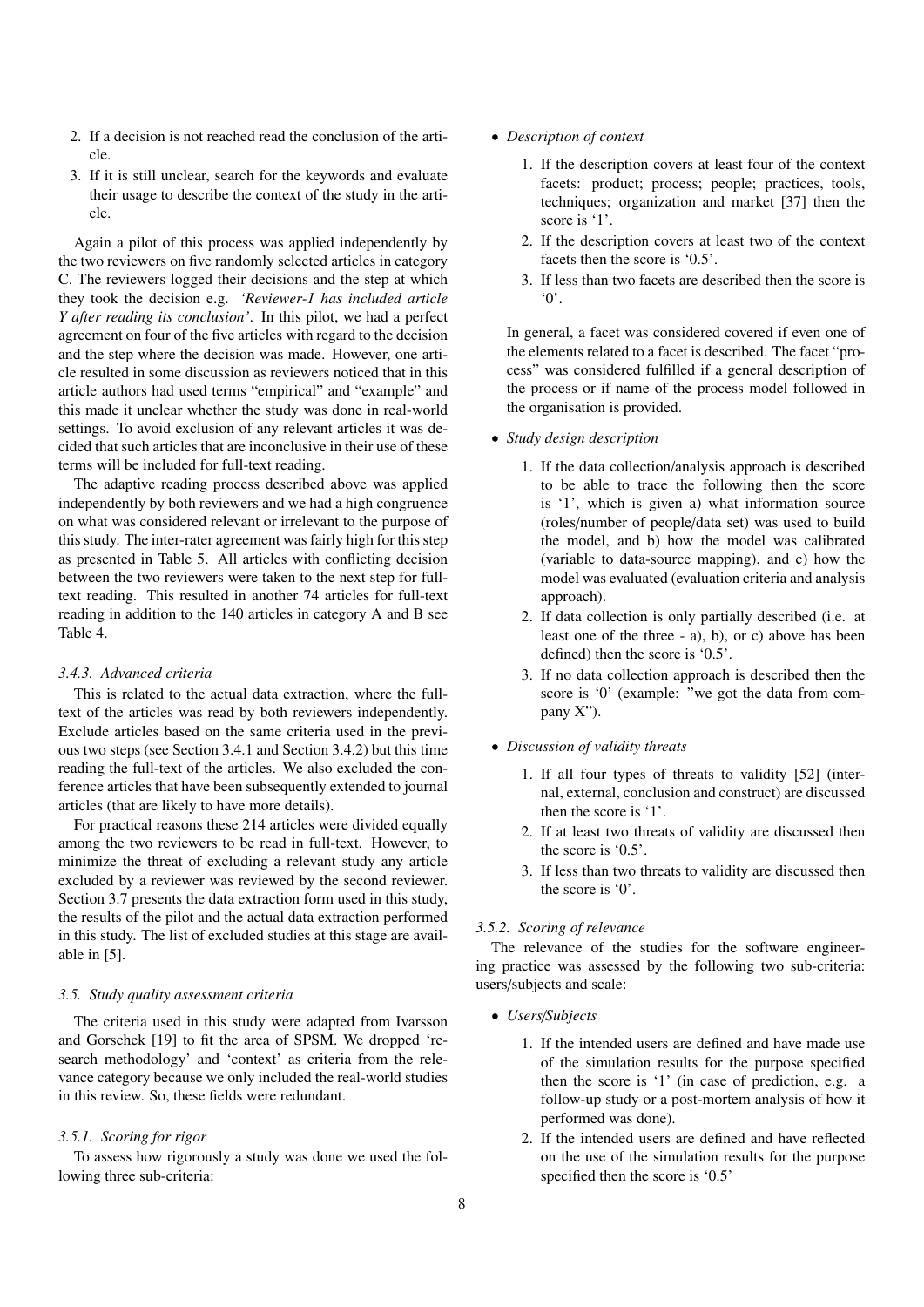- 3. If the intended users have neither reflected nor made practical use of the model result then the score is '0' (e.g. the researcher just presented the result of the simulation and reflected on the output in the article).
- *Scale*
	- 1. If the simulation process is based on a real-world process then the score is '1' (articles that claim that the industrial process is similar to a standard process model were also scored as '1').
	- 2. If the simulation process has been defined by researchers without industry input then the score is '0' (the articles that only calibrate a standardized process model, will also get a zero).

To minimize the threat of researchers bias both reviewers performed the quality assessment of all the primary studies independently. Kappa statistic for inter-rater agreement was computed see Table 5. Generally we had a fair agreement as shown by the values of Cohen's Kappa (values greater than 0.21 are considered fair agreement). However, for criteria like Subjects/Users where we had a low agreement we do not think it is a threat to the validity of the results as all the conflicts were resolved by discussion and referring back to the full-text of the publication. The results of quality assessment of primary studies after consensus are given in Table A.11.

#### *3.6. Scoring model validity*

To assess the credibility of models [4] developed and applied in the primary studies we used the following criteria:

- 1. If the following two steps were performed the model was scored as '1': a) The model was presented to practitioners to check if it reflects their perception of how the process works [20, 44], or did sensitivity analysis[20, 32]; b) Checked the model against reference behaviour [46, 32] or compared model output with past data [1] or show model output to practitioners.
- 2. If at least one of a) or b) is reported then the score is '0.5'.
- 3. If there is no discussion of model verification and validation (V&V) then the score is '0'.

Both reviewers applied these criteria independently on all the primary studies. Cohen's Kappa value for inter-rater agreement for *"Model Validity"* is 0.83 (Table 5). This shows a high agreement between the reviewers and reliability of this assessment is also complemented by resolving all the disagreements by discussion and referring back to full-text of the publications.

# *3.7. Data extraction strategy*

We used a random sample of 10 articles from the selected primary studies for piloting the data extraction form. The results were compared and discussed, this helped in developing a common interpretation of the fields in the data extraction form. This pilot also served to establish the usability of the form whether we did find the relevant information at all in the articles. The data extraction form had the following fields:

- *Meta information:* Study ID, author name, and title and year of publication.
- *Final decision:* Excluded if a study does not fulfil advanced criteria presented in Section 3.4.3.
- *Quality assessment:* Rigor (context description, study design description, validity discussion) and relevance(subjects/users, scale).
- *Model building:* Problem formulation (stakeholders, scope and purpose), simulation approach and tools used, data collection methods, model implementation, model verification and validation, model building cost, level of reuse, evaluation for usefulness, criteria and outcome of evaluation, documentation, and benefits and limitations.
- *Reviewer's own reflections*: The reviewers document notes, e.g. if an article has an interesting point that can be raised in the discussion.

We aimed to identify the intended purpose in the study as stated by their authors and not the potential/possible use of the simulation model in the study. In this regard, using the purpose statements extracted from the primary studies we followed the following three steps to aggregate the repeating purposes in the primary studies:

- Step-1: Starting with the first purpose statement create and log a code.
- Step-2: For each subsequent purpose statement identify if a purpose already exists. If it does log the statement with the existing code, otherwise create a new code.
- Step-3: Repeat Step-2 until the last statement has been catalogued.

The resulting clusters with same coded purpose were mapped to purpose categories defined in [20]. However, we found that the purpose category "Understanding" overlaps with training and learning and it is so generic that it could be true for any simulation study no matter what was the purpose of the study.

Traceability was ensured between the mapping, clusters, and the purpose statements extracted from the primary studies. This enabled the second reviewer to review the results of the process above whether the statements were correctly clustered together. Any disagreements between the reviewers regarding the classification were resolved by discussion.

Similarly, the descriptive statements regarding the simulation model's scope that were extracted from the primary studies were analysed and mapped to the scopes identified by Kellner et al. [20]. This mapping was also reviewed by the second author for all the primary studies.

# *3.8. Validity threats*

The threat of missing literature was reduced by using databases that cover computer science and software engineering. We further minimized the threat of not covering the population of relevant literature by doing a search in databases covering management related literature. Another step to ensure wide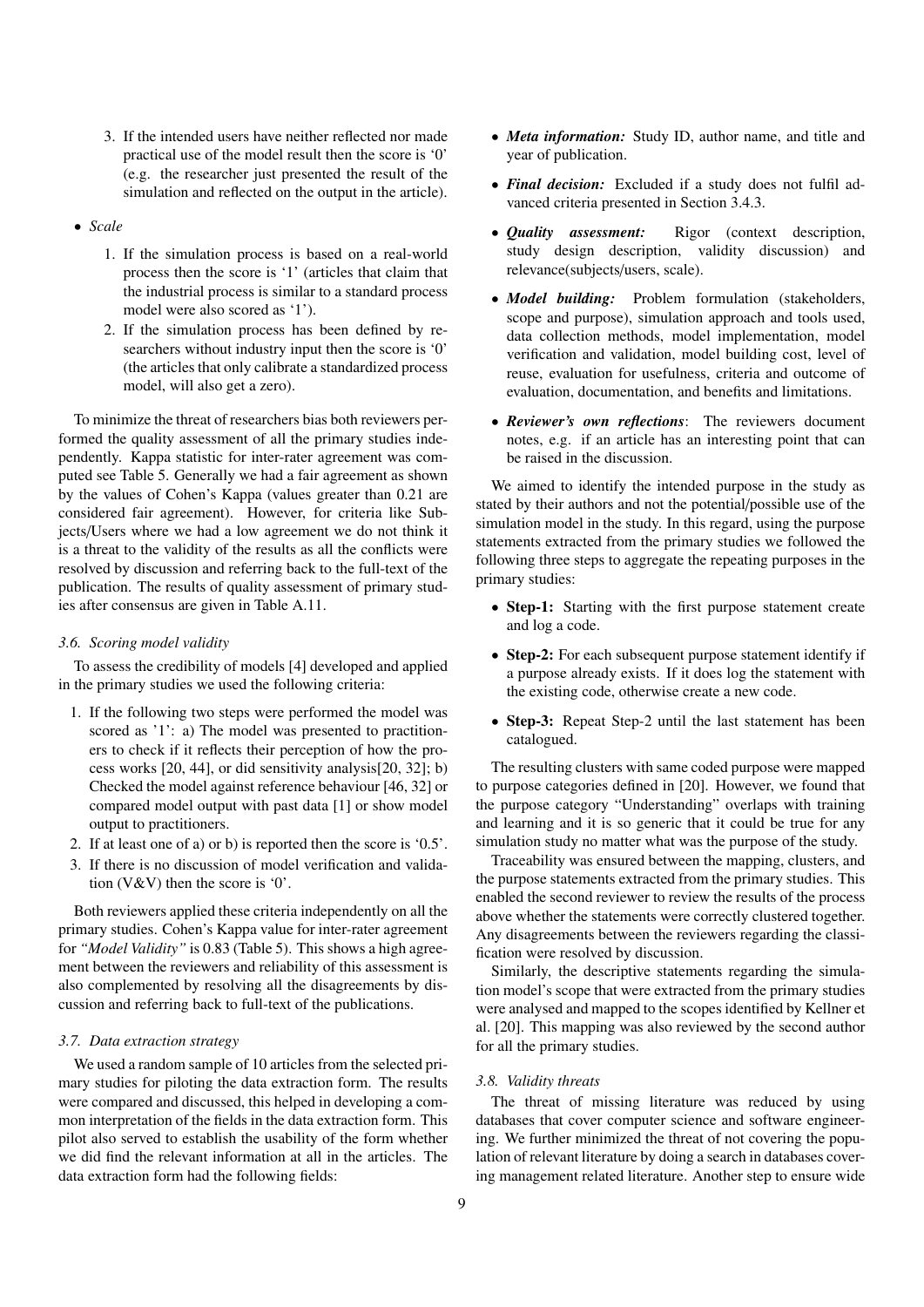coverage was to consider all literature published before the year 2013 in this study. Thus, the search was not restricted by the time of publication or venue in any database.

By using the *"context"* block in the search string (as described in Section 3.3.2) adds a potential limitation to our search approach i.e. the articles that mention the name of the companies instead of the identified keywords, will not be found although they are industrial studies. However, this was a conscious decision as most often applied research is listed with the keywords used in this block. This was also alleviated to some an extent by using a broader search string in Google-Scholar as described in Section 3.3.2.

By using an electronic search (with search string) we reduced the selection bias (of reviewers) as well.

For practical reasons, the preliminary criteria were applied by one reviewer that may limit the credibility of the selection. However, by only removing the obviously outside the domain articles which were guided by simple and explicit criteria we tried to reduce this threat. Furthermore, at this stage and the later stages of selection we were always inclusive when faced with any level of uncertainty, this we consider also minimized the threat of excluding a relevant article. The selection of articles based on the basic criteria was done by both reviewers and an explicit strategy based on Petersen and Ali [36] was employed.

All the selection of studies, data extraction procedures and quality assessment criteria were piloted and the results are presented in the paper. Any differences in pilots and actual execution of the studies were discussed and if needed the documentation of the criteria was updated based on the discussions. This was done to achieve consistency in the application of the criteria and to minimize the threat of misunderstanding by either of the reviewers. By making the criteria and procedure explicit, we have minimized the reviewer's bias and dependence of review results on personal judgements. This has further increased the repeatability of the review.

Inter-rater agreement was also calculated for such activities and is discussed in the paper where two reviewers performed a task e.g. application of basic criteria for selection and quality assessment. The inter-rater statistics reported in this study generally show a good agreement between reviewers. This shows that the criteria are explicit enough and support replication otherwise we would have had more disagreements. All the conflicts were resolved by discussion and reviewing the primary studies together. This means that even on the criteria where the reviewers had a lower level of agreement it is not a threat to the results of the study. However, it does point out that the criteria were not explicit enough and is a threat to repeatability of the review.

Studies are in some cases based on Ph.D. theses, e.g. [63, 64]. We evaluated the rigor and relevance based on what has been reported in the article, hence few studies that were based on the theses could potentially score higher. That is, the authors could have followed the step, but due to page restrictions did not report on the results. However, some of the studies only used calibration data and not the model itself. Given this situation, a few individual rigor and relevance scores could change,

however, the principle conclusion would not be different.

Study selection and data analysis that resulted in classification of purpose and scope for the models also involved two reviewers to increase the reliability of the review. Explicit definition of criteria, and the experience of reviewers in empirical research in general and simulation in particular also increases the credibility of the review. Kitchenham et al. [23] highlight the importance of research expertise in the area of review to increase the quality of study selection. The third author has used simulation in practice for software reliability and performance modelling for Telecommunication systems [54]. First author has used simulation in industry practice to model the testing process and has a Licentiate on the topic [4], and the second author has been part of the simulation projects performed by the first author.

### 4. Characteristics of Studies

#### *4.1. Number of New Studies*

Contrary to earlier research we identified significantly more studies from the real-world software development context. Zhang et al. [58] stated that they found *"32 industrial application cases"* of which *"given the limited space, this paper, as an initial report, only describes some of the important SPS application cases we identified"*. Similarly in a systematic literature review of software process modelling literature that included both static and dynamic modelling they found a combined total of only 43 articles [6].

### *4.2. Purpose*

Table 6 gives an overview of real-world simulation studies relating to the purposes defined in [20]. The clear majority of studies used simulation for planning purposes (45 studies), followed by process improvement (26 studies), and training and learning (21 studies). In comparison, only a few studies used simulation for control and operational management.

*Planning:* In planning simulation has been used for decision support [68, 138, 99, 93, 90, 132, 65, 63, 135, 112] (e.g. in relation to staffing and allocation of effort [135, 65, 93], connecting decisions and simulating them in relation to business outcomes [90], and requirements selection [132]). Furthermore, simulation has been used by many studies for estimation [74, 120, 66, 111, 78, 117, 115, 122, 109, 114, 106, 141, 116, 78, 95, 145, 136, 70], some examples are cost and effort estimation [111, 78, 114], schedule estimation [66], release planning, and fault/quality estimation [141, 109, 103].

*Process Improvement and Technology Adoption:* Studies in this category used simulation to evaluate alternative process designs for process improvements [110, 124, 140, 123, 127, 144, 96, 107, 104]. As an example, [140] investigated the effect of conducting an improvement plan driven by the ISO/IEC 15504 standard. Furthermore, improvements have been evaluated by varying a number of parameters in the process to determine the best alternatives one ought to strive for (cf. [144, 96, 107]), as well as investigating specific technology adoptions to the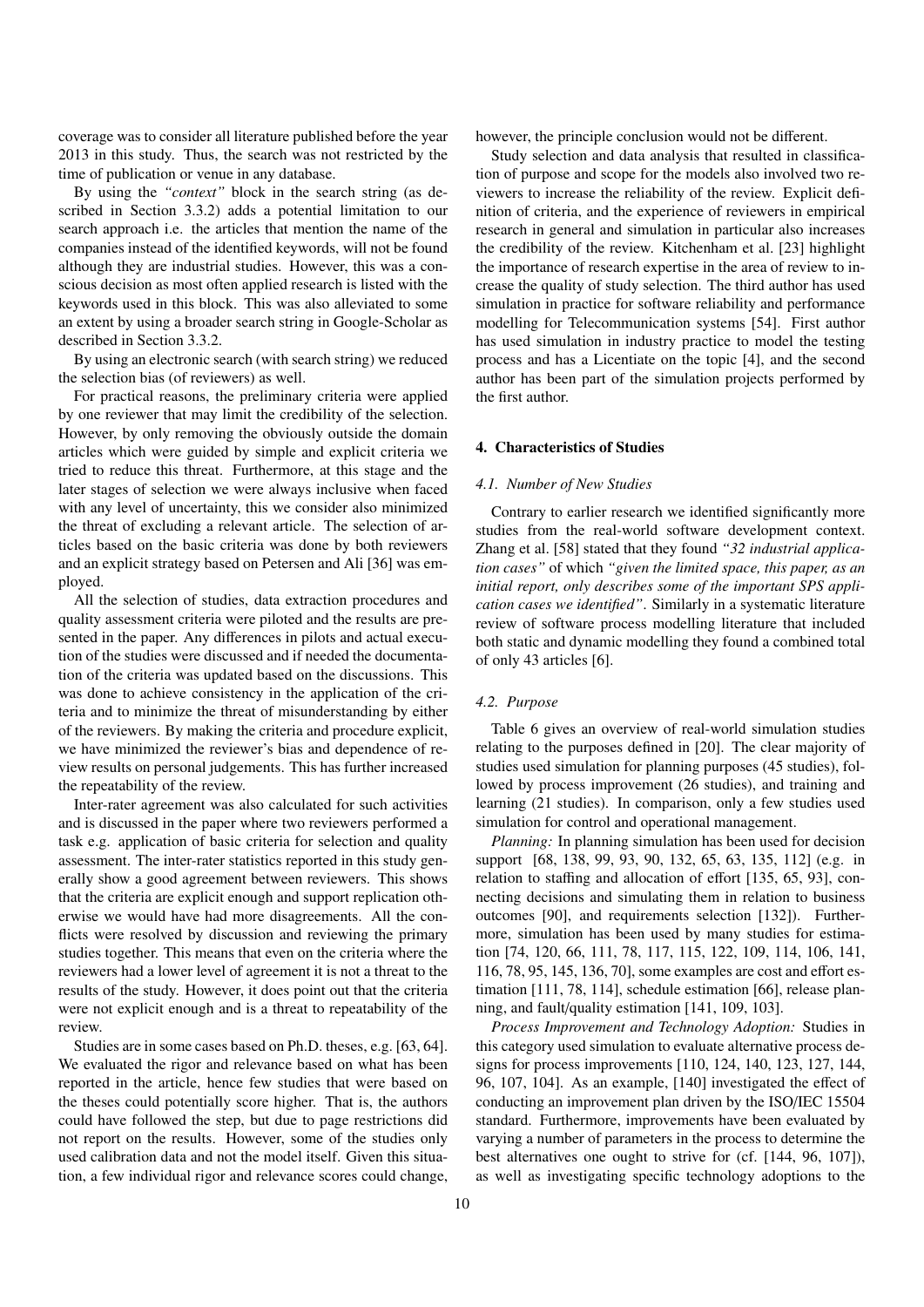|  |  | Table 6: Purpose of Simulation in the Primary Studies |  |
|--|--|-------------------------------------------------------|--|
|  |  |                                                       |  |

| <b>Purpose</b> |                 | <b>Number References</b>              |
|----------------|-----------------|---------------------------------------|
|                | оf              |                                       |
|                | <b>Articles</b> |                                       |
| Control and    | 9               | [111, 98, 75, 147, 146, 121, 148,     |
| Operational    |                 | 129, 1191                             |
| Management     |                 |                                       |
| Planning       | 45              | [66, 68, 67, 109, 115, 103, 90, 74,   |
|                |                 | 138, 141, 114, 143, 111, 99, 106,     |
|                |                 | 93, 135, 120, 95, 65, 117, 116, 63,   |
|                |                 | 92, 122, 97, 112, 145, 70, 121, 108,  |
|                |                 | 132, 136, 78, 105, 77, 87, 139, 101,  |
|                |                 | 100, 89, 91, 86, 69, 71]              |
| Process Im-    | 26              | [81, 123, 127, 96, 110, 113, 126, 92, |
| provement      |                 | 134, 76, 128, 118, 107, 144, 140,     |
| and            |                 | 84, 124, 142, 104, 88, 130, 72, 80,   |
| Technology     |                 | 137, 94, 1251                         |
| Adoption       |                 |                                       |
| Training and   | 21              | [64, 133, 79, 98, 120, 95, 73, 92,    |
| Learning       |                 | 134, 102, 131, 85, 83, 82, 95, 136,   |
|                |                 | 78, 149, 130, 72, 80]                 |

process [126, 88, 128, 113, 142, 76, 84]. Examples of technology adoptions were introduction of test driven development (TDD) [113, 142], comparison of manual vs. modelbased techniques [76], or use of different quality assurance approaches or architectural styles [84].

*Training and Learning:* In training and learning the majority of the studies aimed to explore or understand a phenomena from a scientific point of view to provide some recommendations and guidelines to practitioners (cf. [133, 95, 92, 120, 149, 136, 95, 102, 64, 134, 82, 78]). Examples are to understand the effect of requirements overload on bottlenecks in the whole process [95] or understanding open source system development [102], assess what factors make global software development successful [136], or understanding the effects of creeping requirements [120].

*Control and Operational Management:* Only few studies used simulation for control and operational management [98, 121, 75, 146, 148, 111, 147]. As an example, several studies assessed whether a project is likely to meet its expected deadline [75, 146], or whether an individual iteration is able to meet the deadline [148]. Studies [111, 147] used simulation for progress status assessment.

#### *4.3. Scope*

Table 7 defines categories for scope that a simulation study can have. The clear majority of studies focused on individual projects (56 studies). In comparison, fewer studies looked at the portion of a lifecycle (21 studies), such as testing. Only a small subset of studies investigated simulations in the context of long term evolution (4 studies), long term organization (3 studies), and concurrent projects (3 studies).

*Projects:* Studies investigating projects and their development lifecycle looked at different lifecycles, e.g. related to CMMI processes [98], and extreme programming (XP) projects [113]. One study explicitly stated that they are focusing

on new software development [135], while others in connection with the software lifecycle (excluding requirements and maintenance phase.), see e.g. [66, 64]). The remaining studies only specified that they are looking at the overall development lifecycle of projects without further specification of the type and scope/boundaries.

*A Portion of the Lifecycle:* Studies looking at a portion of a lifecycle investigated focused on the maintenance process solely [81, 124, 131], software reliability life cycle [141], requirements and test [73], quality assurance processes [76, 128], requirements [85], release processes [95], and processes for components off the shelf (COTS) selection and use [134].

*Long term product evolution:* Researchers have looked at the general long-term evolution of products without more specific classification [144, 82, 149] while [132] looked at marketdriven requirements processes from a long-term perspective.

*Long term organization:* From an organizational perspective, studies investigated factors influencing process leadership [123], processes at an organizational level [90], and CMMI process in relation to organizational business concerns [79].

*Concurrent Projects:* Two parallel projects have been simulated by [68], while multiple concurrent projects have been simulated by [140] and [130].

Table 7: Scope of Simulation Models in the Primary Studies

| Scope        |                 | <b>Number References</b>             |
|--------------|-----------------|--------------------------------------|
|              | of              |                                      |
|              | <b>Articles</b> |                                      |
| A portion of | 21              | [81, 141, 96, 75, 73, 134, 76, 128,  |
| life-cycle   |                 | 124, 131, 70, 85, 95, 105, 77, 137,  |
|              |                 | 139, 72, 119, 89, 71]                |
| Development  | 56              | [66, 64, 67, 109, 115, 103, 127, 74, |
| project      |                 | 138, 133, 114, 143, 111, 110, 99,    |
|              |                 | 98, 106, 93, 135, 120, 113, 65, 117, |
|              |                 | 116, 126, 63, 92, 122, 102, 118,     |
|              |                 | 107, 97, 112, 145, 84, 147, 146,     |
|              |                 | 142, 83, 121, 104, 108, 148, 136,    |
|              |                 | 88, 78, 129, 87, 101, 94, 80, 100,   |
|              |                 | 91, 125, 86, 69]                     |
| Concurrent   | 3               | [68, 140, 130]                       |
| projects     |                 |                                      |
| Long<br>term | 4               | [144, 82, 132, 149]                  |
| evolution    |                 |                                      |
| Long term    | 3               | [123, 90, 79]                        |
| organization |                 |                                      |

#### *4.4. Simulation Approaches*

Table 8 shows the simulation approaches used by the identified studies. System dynamics (SD) is the most commonly used simulation approach (32 studies), followed by discrete event simulation (DES) with 22 studies. A total of 12 studies combined different simulation approaches. Only few studies used approaches such as Petri nets (PN) (6 studies) and Monte Carlo (3 studies).

Hybrid simulation models were mostly combining SD and DES [110, 120, 113, 85, 148, 136, 78]. Furthermore, qualitative simulation was combined with other models such as SD,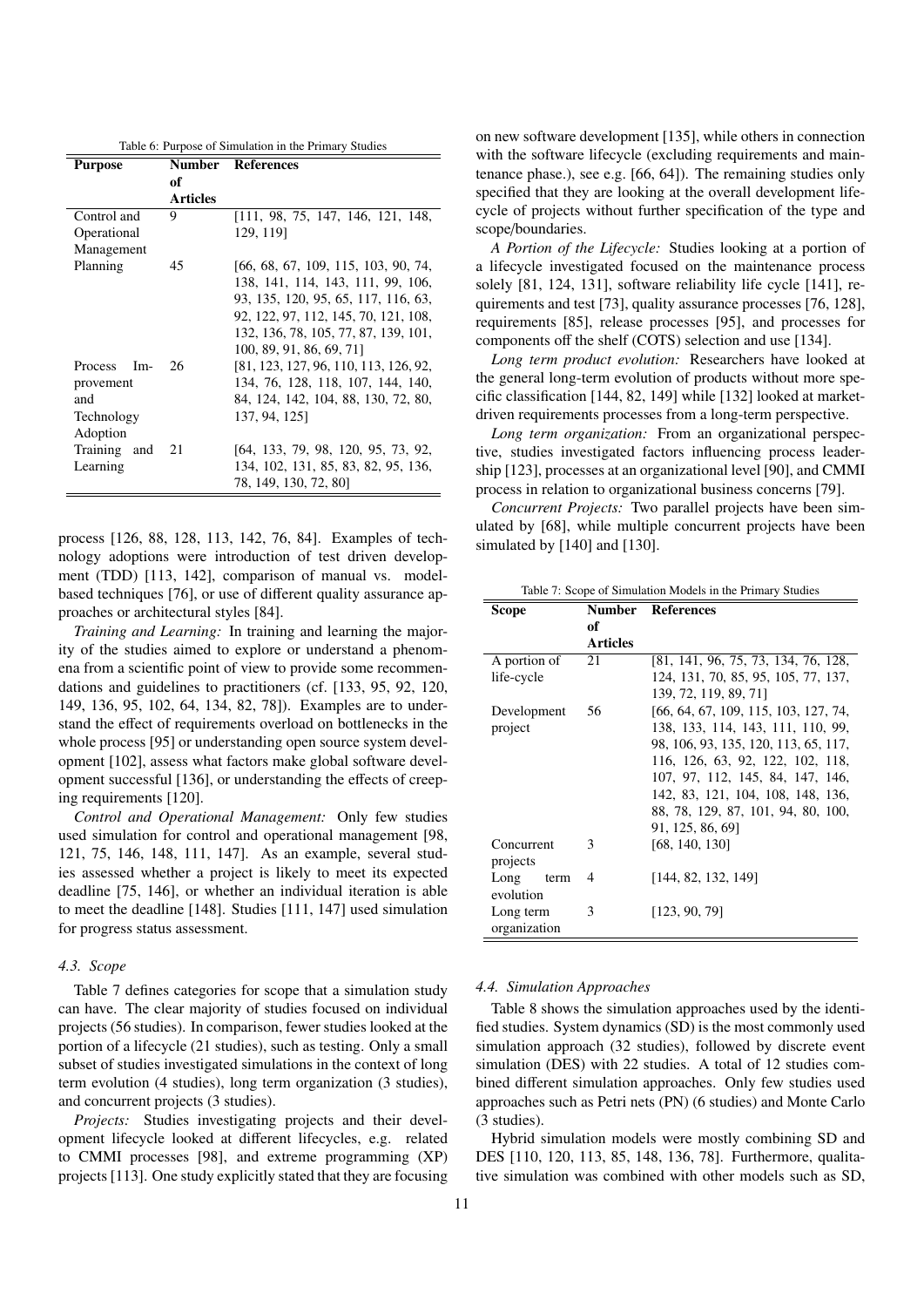or used to abstract from a quantitative model (cf. [149, 131]). Furthermore, models combined stochastic and deterministic aspects in a single model [92].

Others include a variety of models that used approaches from control theory [145], Copula methods [146], Markov Chaims [88], agent-based [83, 139, 72], while others did not specify the approach used, and we could not deduce the approach from the information presented.

|                 | Table 8: Simulation Approaches used in the Primary Studies |                                      |  |  |
|-----------------|------------------------------------------------------------|--------------------------------------|--|--|
| <b>Approach</b> |                                                            | <b>Number References</b>             |  |  |
|                 | of                                                         |                                      |  |  |
|                 | <b>Articles</b>                                            |                                      |  |  |
| DES             | 23                                                         | [81, 115, 141, 96, 114, 143, 79, 75, |  |  |
|                 |                                                            | 126, 128, 124, 70, 95, 132, 127,     |  |  |
|                 |                                                            | 118, 105, 129, 137, 101, 89, 125,    |  |  |
|                 |                                                            | 901                                  |  |  |
| Hybrid          | 12                                                         | [110, 120, 113, 92, 131, 85, 148,    |  |  |
|                 |                                                            | 136, 78, 149, 86, 71]                |  |  |
| Monte Carlo     | 3                                                          | [93, 84, 87]                         |  |  |
| Other           | 11                                                         | [145, 146, 88, 83, 111, 76, 98, 139, |  |  |
|                 |                                                            | 72, 100, 941                         |  |  |
| PN              | 6                                                          | [103, 138, 99, 117, 116, 104]        |  |  |
| SD              | 32                                                         | [66, 68, 64, 67, 109, 123, 74, 133,  |  |  |
|                 |                                                            | 106, 135, 65, 73, 63, 134, 122, 102, |  |  |
|                 |                                                            | 107, 97, 112, 144, 140, 147, 142,    |  |  |
|                 |                                                            | 121, 108, 82, 77, 130, 80, 119, 91,  |  |  |
|                 |                                                            | 691                                  |  |  |

In connection to simulation approaches, it is interesting which tools have been used to implement them.

*SD:* Three studies reported the use of Vensim [134, 122, 121]. Other simulation tools used were Powersim [73], and iThink [109]. One study used a self-developed tool [108]. The majority of SD studies did not report the tool they used.

*DES:* For DES two studies used Extend [128, 70] and two studies used Process Analysis Tradeoff Tool (PATT) [115, 114]. Further tools used were Micro Saint [81], RSQsim [132], Telelogic SDL modeling tool [95] and SoftRel [141]. For two studies simulation models were programmed from scratch in Java [79] and C++ [75]. One study used Statemate Magnum [127] and Nakatani [118] did not specify the tool used.

*Hybrid:* For hybrid simulation a variety of tools have been used, such as DEVSim++ (APMS) [120], Extend [85], iThink [92], Little-JIT [78], QSIM [131], and Vensim [149]. One study used a self-developed model written in Smalltalk [113].

*PN:* One study documented that they developed the model from scratch using C [103], others did not report on the tools used.

*Monte Carlo:* No information about tools has been provided.

#### *4.5. Cross Analysis Purpose and Scope*

Table 9 shows a cross-analysis of purpose and scope. The simulation of individual development projects is well covered across all purposes with multiple studies for each purposes.

A portion of the lifecycle was primarily investigated for process improvement and technology adoption (8 studies) and

planning (8 studies). A few studies investigated training and learning (6 studies), and only two studies focused on control and operational management.

Overall, research on concurrent projects is scarce. One study investigated concurrent projects for planning, two for process improvement and technology adoption, and one for training and learning.

Similar patterns are found for long term evolution and long term organization, where primarily individual studies investigated the different purposes with respect to the defined scopes of the simulation models.

No studies in the area of control and operational management focus on long term evolution or organization, which is by definition to be expected.

# *4.6. Cross Analysis Purpose and Simulation Approaches*

Table 10 shows a cross-analysis of purpose and simulation approaches. SD has been used for all purposes, while an emphasis is given to planning (17 studies), followed by process improvement (8 studies) and training and learning (8 studies). Only three SD studies focused on control and operational management.

Hybrid simulation has been used for all purposes as well, with the majority of studies focusing on training and learning (7 studies), followed by planning (6 studies), and process improvement (3 studies). Only one hybrid study has been used for control and operational management.

Overall, the number of Monte-Carlo simulations has been low with only three studies. Out of these three, two studies focus on planning and one on process improvement.

PN studies primarily used the simulation for planning purposes, only one study focused on process improvement.

Others have been used in a balanced way across purposes.

#### 5. Systematic Literature Review Results

To assess the evidence of usefulness of simulation for the proposed purpose we would like to take into account the rigor and relevance of studies, model's credibility (in terms of the level of verification and validation), scope of the model and the real-world context in which it was used.

#### *5.1. Context of simulation studies*

Petersen and Wohlin [37] defined different facets to describe the industrial context of a study. Each facet contains elements that could be described to characterize the facet, serving as a checklist for researchers during reporting of studies. For this study, a characterization of the following facets was sought: 1) product, 2) processes, 3) people, 4) practices, tools, and techniques, 5) product, 6) organization, and 7) market. Among the primary studies only 9% (8 studies) cover at least four context facets [37] and 56% have described less than two context facets in the articles.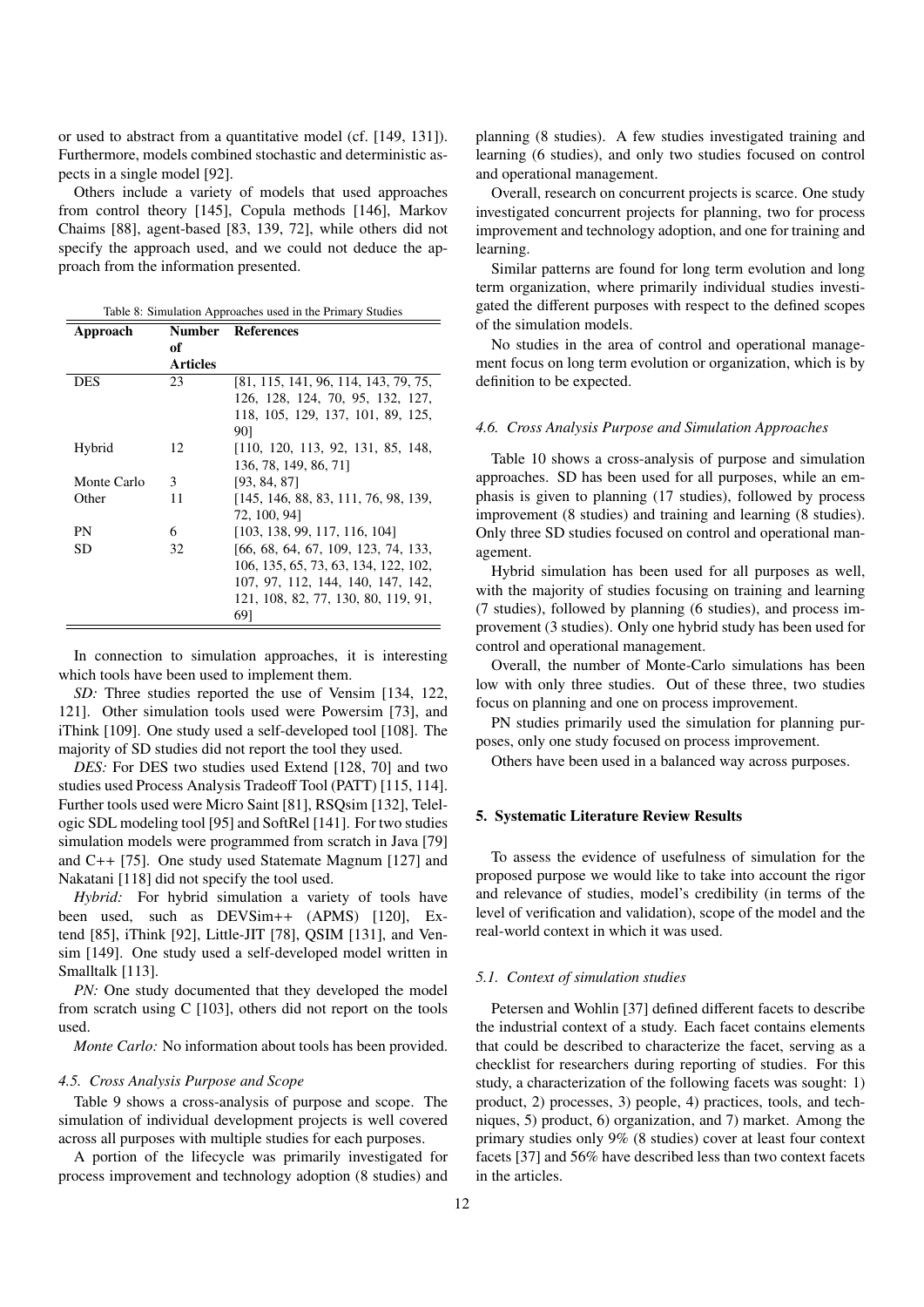|                   | Table 9: Purpose and Scope of SPSM in the Primary Studies |                                              |                                 |                              |  |  |  |
|-------------------|-----------------------------------------------------------|----------------------------------------------|---------------------------------|------------------------------|--|--|--|
|                   | <b>Control</b> and                                        | <b>Planning</b>                              | <b>Process Improvement and</b>  | <b>Training and Learning</b> |  |  |  |
|                   | <b>Operational</b>                                        |                                              | <b>Technology Adoption</b>      |                              |  |  |  |
|                   | <b>Management</b>                                         |                                              |                                 |                              |  |  |  |
| A portion of      | [75, 119]                                                 | [141, 95, 71, 77, 89, 105, 139]              | [81, 96, 134, 76, 128, 124, 72, | [73, 134, 131, 85, 95, 72]   |  |  |  |
| life-cycle        |                                                           |                                              | 1371                            |                              |  |  |  |
| Development       | [111, 98, 147,                                            | $[66, 67, 109, 115, 103, 74, 138, 114, 143,$ | [127, 110, 113, 126, 92, 118,   | [64, 133, 98, 120, 92,       |  |  |  |
| project           | 146, 121, 148,                                            | 111, 99, 106, 93, 135, 120, 65, 117, 116,    | 107, 84, 142, 104, 88, 80, 94,  | 102, 83, 136, 78, 80]        |  |  |  |
|                   | 1291                                                      | 63, 92, 122, 97, 112, 145, 121, 108, 136,    | 1251                            |                              |  |  |  |
|                   |                                                           | 78, 69, 86, 87, 91, 100, 101, 701            |                                 |                              |  |  |  |
| <b>Concurrent</b> |                                                           | [68]                                         | [140, 130]                      | [130]                        |  |  |  |
| projects          |                                                           |                                              |                                 |                              |  |  |  |
| Long term         |                                                           | [132]                                        | [144]                           | [82, 149]                    |  |  |  |
| evolution         |                                                           |                                              |                                 |                              |  |  |  |
| Long term         |                                                           | [90]                                         | [123]                           | [79]                         |  |  |  |
| organization      |                                                           |                                              |                                 |                              |  |  |  |

Table 10: Purpose and Approach of SPSM in the Primary Studies

|                    | <b>Control</b> and | <b>Planning</b>                              | <b>Process Improvement and</b>    | <b>Training and</b>     |
|--------------------|--------------------|----------------------------------------------|-----------------------------------|-------------------------|
|                    | <b>Operational</b> |                                              | <b>Technology Adoption</b>        | Learning                |
|                    | <b>Management</b>  |                                              |                                   |                         |
| <b>DES</b>         | [75, 129]          | $[115, 141, 114, 143, 70, 95, 132, 89, 101,$ | [81, 96, 126, 128, 124, 125, 137, | [79, 95]                |
|                    |                    | 105, 90]                                     | 127, 118]                         |                         |
| <b>Hybrid</b>      | [148]              | [120, 92, 136, 78, 86, 71]                   | [110, 113, 92]                    | [120, 92, 131, 85, 136, |
|                    |                    |                                              |                                   | 78, 1491                |
| <b>Monte-Carlo</b> |                    | [93, 87]                                     | [84]                              |                         |
| Other              | [111, 98, 146]     | [111, 145, 139, 100]                         | [76, 88, 72, 94]                  | [98, 83, 72]            |
| <b>PN</b>          |                    | [103, 138, 99, 117, 116]                     | [104]                             |                         |
| <b>SD</b>          | [147,<br>121,      | [66, 68, 67, 109, 74, 106, 135, 65, 63, 122, | [123, 134, 107, 144, 140, 142,    | [64, 133, 73, 134, 102, |
|                    | 1191               | 97, 112, 121, 108, 69, 77, 91]               | 80, 130]                          | 82, 80, 130]            |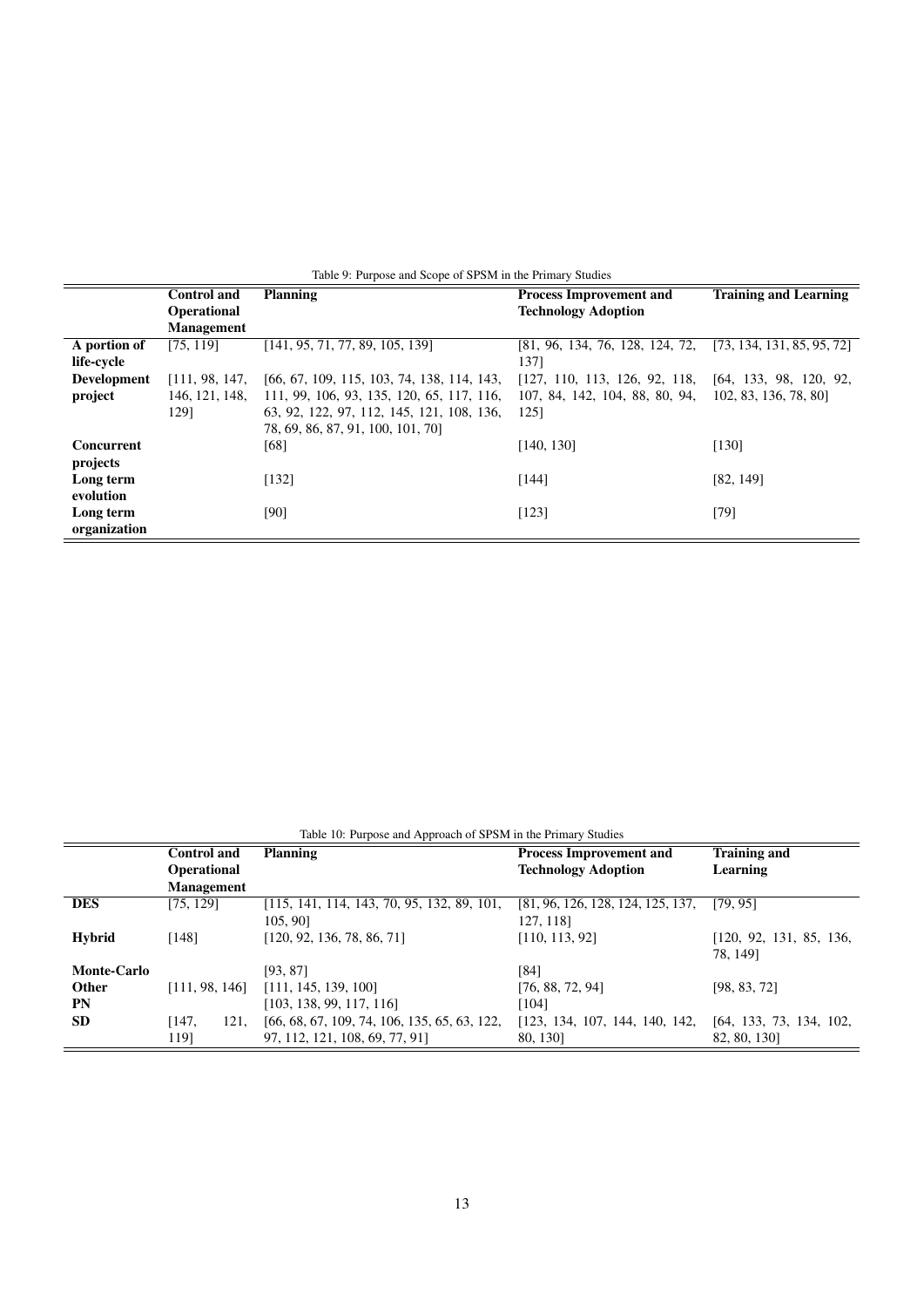- *5.2. Verification and Validation of simulation models* To validate the model structure and representativeness:
	- 16% of the studies used *"practitioner feedback"*.
	- Only six studies i.e. 7% reported performing sensitivity analysis on the model.
	- While 76% studies did not report any such effort.

It can be said that in some of these studies this level of validation of representativeness may not have been necessary since the models were based on standards e.g. the IEEE-12207 (under the premise that the organization uses a similar process).

To validate the model behaviour:

- 47% of the studies compared the simulation model output with real data.
- 5% (i.e. four studies) reviewed the model output with practitioners.
- 6% (i.e. five studies) either compared the model output with literature or with other models.
- 40% reported no such effort.

### *5.3. Rigor and Relevance of primary studies*

Figure 2 provides an overview of how the primary studies in this review scored against the rigor-relevance criteria. From this figure, we can divide the studies into four clear sets as listed below. For example, studies are classified as 'A' (high rigor, low relevance) if they have a rigor score above the median value '1.5' and a relevance score below or equal to the median value '1'.

- 81 Studies classified as 'C': with (Low rigor, Low relevance) of ( $\leq 1.5, \leq 1$ ).
- 4 Studies classified as 'B': with (Low rigor, High relevance) of ( $\leq 1.5$ ,  $> 1$ ).
- 2 Studies classified as 'A': with (High rigor, Low relevance) of  $(> 1.5, \le 1)$ .
- 0 Studies classified as 'D': with (High rigor, High relevance) of  $(> 1.5, > 1)$ .

Furthermore, Figure 2 shows the median age of the articles in each category. It is visible that the quality of the studies does not seem to exhibit a trend of increase in rigor and relevance scores in relation to newer articles.

#### *5.4. Evaluation of simulation for the intended purpose*

Only 13% (11 studies) actually reported some sort of evaluation of the model's usefulness for the suggested purpose. 6% of studies compared predicted data to real-data (which we have considered an acceptable evaluation provided it is the prediction and not just replication of the real-data based on the calibration of the model). Of the studies 6% used feedback from practitioners for the proposed model purposes (however not based on actual use of the model). Only one study [96] reports a followup study where the effectiveness of simulation for the purpose of software process improvement is investigated.



Figure 2: Overview of Rigor-Relevance Scores for the Primary Studies.

# 6. Discussions

### *6.1. Coverage of modelling scope and purposes*

Overall, studies taking a long-term perspective are underrepresented, only four studies looked at long term evolution, and three covered long term organization (see Table 9). Furthermore, there are only three studies reporting on simulating concurrent projects, while these become more relevant at this point in time. In particular, in system of systems development and large-scale software development taking a perspective beyond the project is important. From a research perspective, this implies the need for applying simulation on concurrent projects from an end to end development lifecycle. Looking at the intersection between purpose and lifecycle, it becomes more apparent that long-term perspective, long term organization, and concurrent project simulation is a research gap. Only individual studies in those areas focused on planning and process improvement/technology adoption. A cross-analysis of purpose and simulation approaches revealed that overall the different simulation approaches were applied across all the purposes.

### *6.2. Reporting quality*

23% of the primary studies partially describe the data collection, analysis and evaluation approach. 62% of these studies do not report the study design in appropriate detail (the criteria was discussed in Section 3.5). Only two studies explained the study design in detail. Among the four typical threats to validity [52] in empirical research only 8% of the primary studies had a discussion of two or three threats to validity. Remaining 91% of the primary studies did not have any discussion on validity threats.

This gives a clear picture of the quality of reporting in primary studies and makes it difficult to analyse the credibility and the strength of evidence in these studies. From a secondary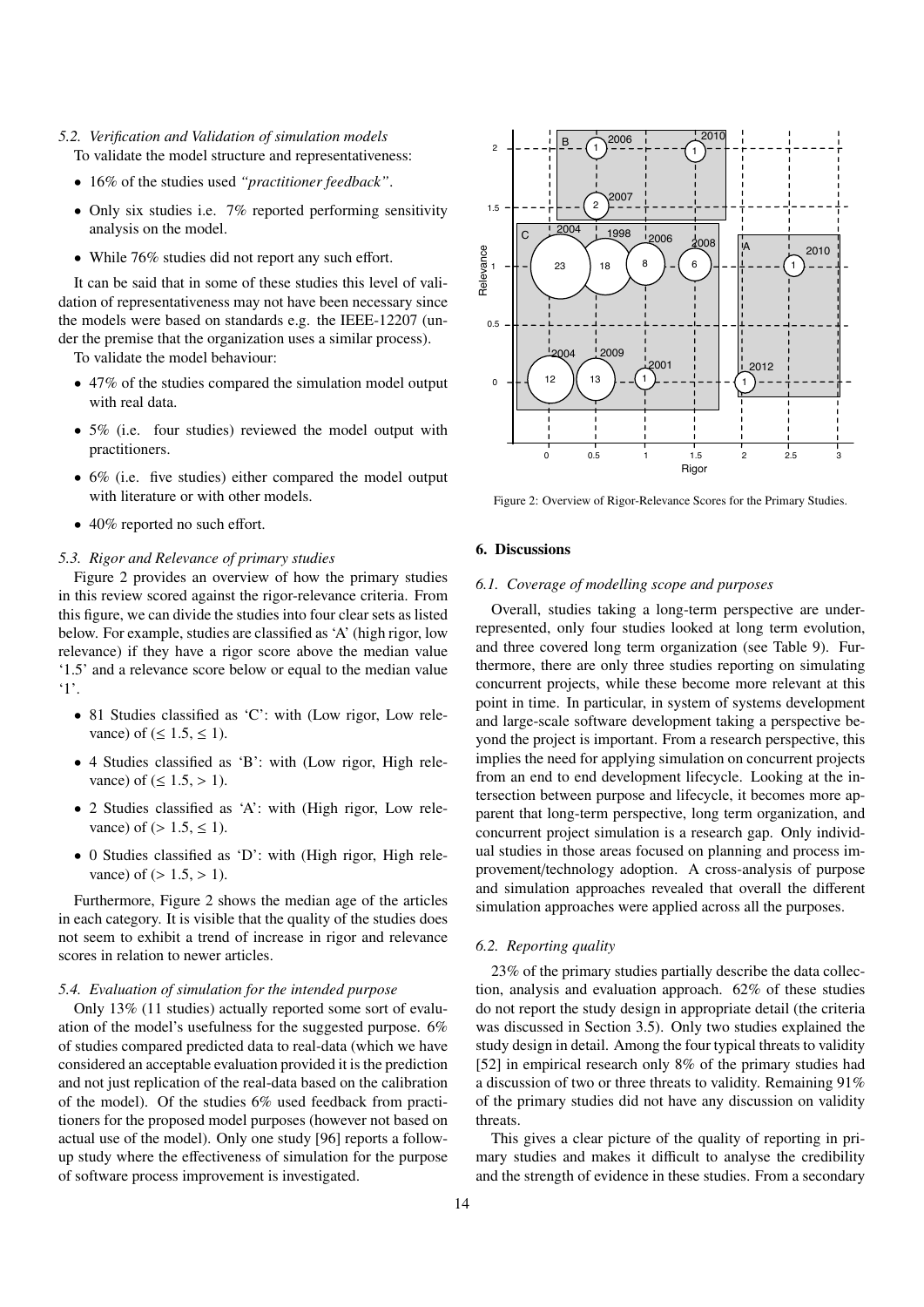studies perspective, this highlights the challenge to synthesize the evidence (if any) reported in these studies.

# *6.3. Context*

It is critical to identify the contextual factors because their interaction influences what works well in a certain setting. It is crucial to contextualize empirical evidence by aptly raising the question *"What works for whom, where, when and why?"* [37, 13]. Unfortunately, given that 56% of the articles describe less than two facets of context it is impossible to perform an analysis where we may establish a relation between the usefulness of simulation approaches in a given context using the empirical evidence from the primary studies.

#### *6.4. Model validity*

Given the lack of empirical data in industrial contexts one would tend to agree with Dickmann et al. [90] when they state that, *"Methodologically, the simplest case is to prove congruence of the simulation results with real world input-output-data. However, this type of validation is almost never achieved because of "lack of data" from software development projects"*. However, surprisingly 51% of the primary studies reported a comparison of the simulation model output with real data for validation.

One reason could be that the SPSM study's goals were aligned with the available data. Another explanation could be that the companies where the studies were conducted have extensive measurement programs. The first explanation is highly likely for studies where a phase of the development process is modelled with a narrow focus e.g. the simulation of maintenance process [81]. The second may also hold true as 21% of the studies either simulated a process at NASA or used their data to calibrate the model [63, 64, 65, 66, 67, 68, 115, 114, 126, 128, 107, 84, 85] since they had a strong tradition of measurements.

Overall in terms of V&V of the simulation models built and used in the primary studies, 26% had not reported any V&V whereas 45% had some level of V&V and 16% had reported V&V of both the model's structure and behaviour. From the simulation literature [32, 27] we know that the credibility of simulation models cannot be guaranteed by just one of the methods of V&V. This also points to poor credibility of the evidence reported in simulation studies. As pointed out by Ghosh [93] reproducing the output correctly does not validate the underlying cause effect relations in the model. Out of the secondary studies (discussed in Section 2.1), only de Franca and Travassos [15] have critiqued existing research for lacking rigor in model validation and the use of analysis procedures on simulation output data. Our study independently concurs their findings with respect to the model validation [15].

# *6.5. Evaluation of usefulness*

Of the 87 primary studies we found a diverse coverage of simulation purpose, model scope and simulation approaches. This was summarised in Section 4.5 and Section 4.6. However,

from the literature review's perspective, the lack of evaluation of simulation models for proposed purposes is disappointing.

Ideally speaking we would like to use the evidence in studies that score high on both rigor and relevance. However, the primary studies in this review scored poorly on both dimensions. Let us therefore look at the studies in categories 'A' and 'B' (that scored high on at least one dimension as reported in Section 3.5) that also performed evaluation of simulation models for their intended purposes. We have three such 'B' studies and one 'C' study.

#### Class 'A':

The two studies [93, 101] though with high rigor yet low relevance scores did not perform an evaluation of the model for the proposed purpose at all.

#### Class 'B':

Hsueh et al. [98] conducted a questionnaire based survey to assess if the model can be useful for educational purposes. Although they report that most subjects expressed that the model *"could provide interesting and e*ff*ective process education scenarios"*, but 25% of respondents considered the simulation based games were not helpful or useful to their current work. This can only be considered as an initial evaluation of the approach and given the overall positive outcome a thorough evaluation of the game for educational purpose is required.

Huang et al. [99] report that the project managers claimed that they would have made a value-neutral decision without the (simulation based) analysis from the study. However, in our opinion it is not clear if the contribution is that of the simulation model or that of the underlying *"Value Based Software Quality Achievement"* process framework.

Houston [96] uses DES to quantitatively analyse process improvement alternatives and then performs a follow-up study to see if the changes done in the process resulted in real improvements. Although there is no discussion on how the confounding factors and threats to the validity of the study were mitigated it is difficult to associate the evidence of improvements in the process with use of process simulation to assess improvement alternatives.

Al-Emran [71] combines Monte-Carlo simulation with DES and models the release planning phase. Without presenting any details of the evaluation, they claimed that it was found useful for early risk detection and the development of mitigation strategies in the case study conducted at a company. Furthermore, validation of neither the structure nor the behaviour of the model is reported in the article.

The aspect of not performing evaluations may have permeated into SPSM from other disciplines that use simulation, where the emphasis is on verification and validation to ensure that the results are credible. In such disciplines, the results are often considered sufficiently credible if they are accepted and implemented by the sponsor of a simulation study [7]. However, it should be considered that these disciplines have an established tradition of using simulation and ample success-cases exist for them not to do follow-up studies.

Whereas to establish SPSM as an alternative to static process models, analytical models, and as means of planning, management and training in industry, the evidence of its efficacy must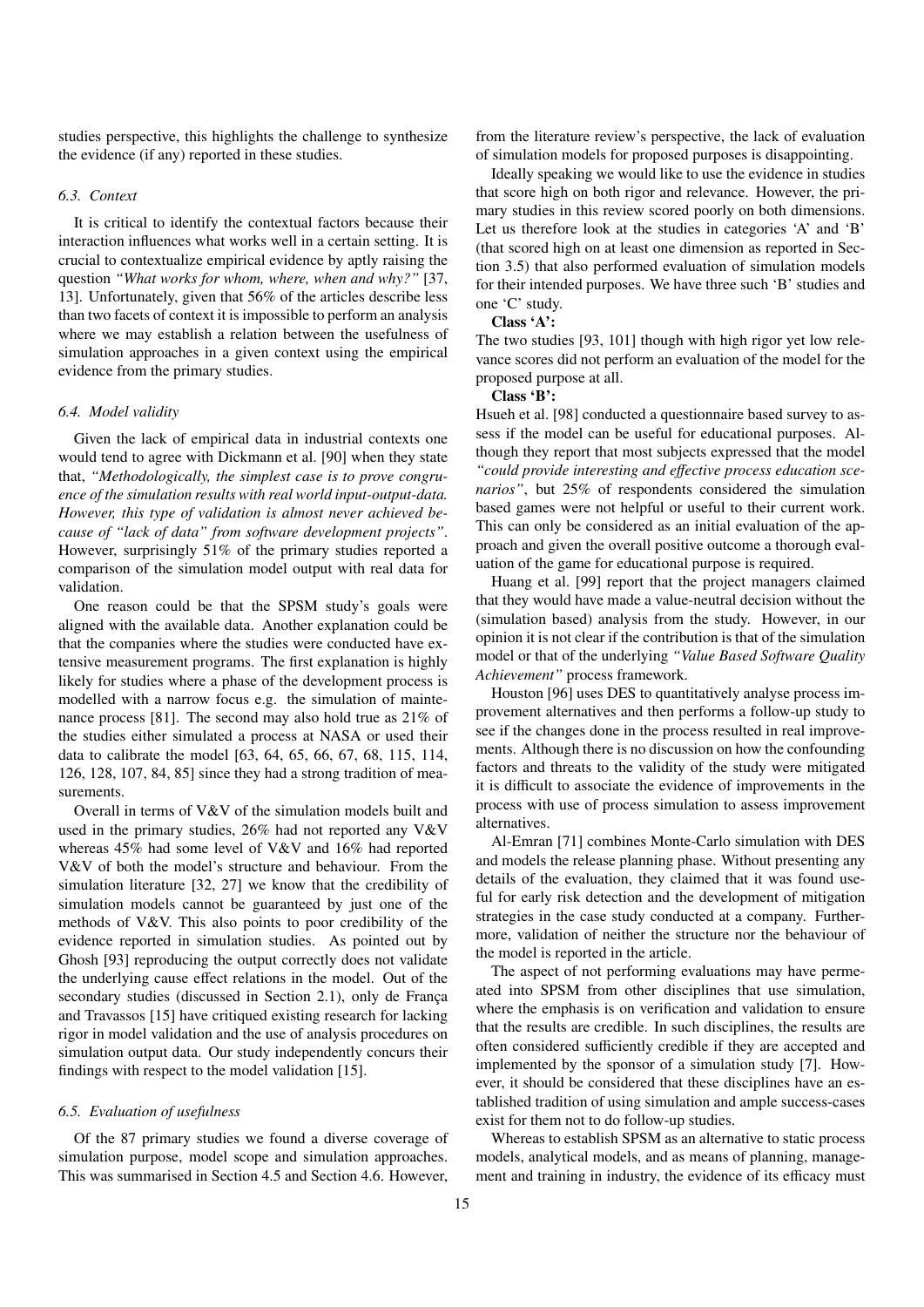be presented. For example in the context of lean development, comparing a value stream mapping workshop [33] with static process descriptions with one facilitated by a dynamic simulation model. Or evaluating the effectiveness of simulation based training of practitioners compared to a well conducted seminar with graphical aids.

Unfortunately, based on the results of this systematic review and the modellers survey [3], it is indicated that SPSM modellers see verification and validation as the evaluation of simulation models. Some initial work towards a framework that highlights the need for evaluation of the value aspect of a simulation model is done by Ahmed et al. [2].

#### *6.6. Comparison with previous literature reviews*

The total number of simulation studies (87 identified in this study) that were related to real-world application of SPSM is fairly high, which is not indicated by previous literature reviews on simulation. For example, Zhang et al. [58] stated that they found *"32 industrial application cases"* of which *"given the limited space, this paper, as an initial report, only describes some of the important SPS application cases we identified"*. de França and Travassos [15] reported on the frequency of studies with respect to domain, which partially overlaps with what we defined as the scope. A shared observation is that the most frequent investigations relate to development projects. Furthermore, de França and Travassos reported on verification and validation, in particular of 108 of their included studies 17 papers compared their results with actual results, 14 had model results reviewed by experts, and 3 studies used surveys to confirm the validity of model behaviour. Whether studies do combinations of them cannot be deduced from the tables presented. However, the study confirms that only a small portion of studies conducts verification and validation of models. A noteworthy difference between de França and Travassos [15] and the study presented in this paper is the difference in population and sampling. Their population focused on all types of simulation in software engineering (including architecture simulation), and in their sampling they did not include business literature. Lastly Bai et al. [6] have identified a total of 43 empirical studies even though their population was all software process modelling literature including SPSM.

Furthermore, none of the existing systematic reviews [28, 55, 56, 61, 60] and [6] report the lack of evidence for the usefulness of SPSM in current research. Zhang et al. [58] do indicate a lack of objective evaluation but do not provide any traceable foundation for their claim and they do not highlight the almost non-existence of evidence for the usefulness of SPSM.

### *6.7. Cost of SPSM*

When proposing a new tool or practice in industry it is important to not only report the evidence of its effectiveness but also the cost of adoption. Given that simulation is perceived as an expensive and non-critical project management activity [40] makes reporting the cost of conducting an SPSM study even more important.

However except for two studies none of the primary studies reported the effort spent on simulation. Pfahl and Lebsanft [121] report 18 months of calendar time for the simulation study and an effort of one person year in consulting and 0.25 person years for the development part. In another study, Pfahl [123] only reports the calendar time of three months for knowledge elicitation and modelling and four meetings that were held in this period between Fraunhofer IESE and Daimler Chrysler. Shannon [45] predicted a high cost for simulation as well, *"a practitioner is required to have about 720 hours of formal classroom instruction plus 1440 hours of outside study (more than one man-year of e*ff*ort)"*.

Given the nature of software development where change is so frequent (technology changes, software development process, environment, and customer requirements etc.), it is very likely that for simulation as a decision support tool will require adaptation. Expecting practitioners to put in one man-year of effort upfront is very unrealistic (especially under the circumstance that we do not have strong evidence for its usefulness). Furthermore apart from the cost in terms of required tool support, training and effort for development, use and maintenance of simulation models there is the cost of the necessary measurement program that can feed the model with accurate data that should also be acknowledged for an effective process simulation.

### *6.8. Accessibility of SPSM studies*

In conducting this systematic review, it was pivotal to have access to the Proceedings of the "International Software Process Simulation Modeling Workshop" ProSim. However, these proceedings were not available online e.g. the links (at http://www.icspconferences.org/icssp2011/previous.html) and the link to the predecessor Prosim (at http://www.prosim.pdx.edu/) were broken. We obtained the proceedings for ProSim 2003-2005 from a personal contact.

#### *6.9. Assessing the evolution of the field*

From the point of view of a secondary study that aims to assess and aggregate evidence reported in primary studies, it is very important to understand the contributions of each study. This was particularly difficult in cases of journal articles that were extended from conference articles but did not explicitly acknowledge it, e.g. see the pairs [26] and [103], [92] and [14], [12] and [88], [50] and [142], [109] and [31], as well as [126] and [41].

Furthermore, some studies are remarkably similar, e.g. see the pairs [148] and [57], [10] and [81], as well as [149] and [59]. A methodology to develop a simulation model proposed by Park et al. is reported in three articles which are very similar as well [120, 35, 34].

Similarly, Zhang et al. have reported a two phase systematic review in five articles [55, 56, 61, 60, 58]. There is an overlap in the contribution of at least three of these articles [55, 56, 61].

From a reporting point of view we therefore recommend to report on reuse of previous models, and extensions made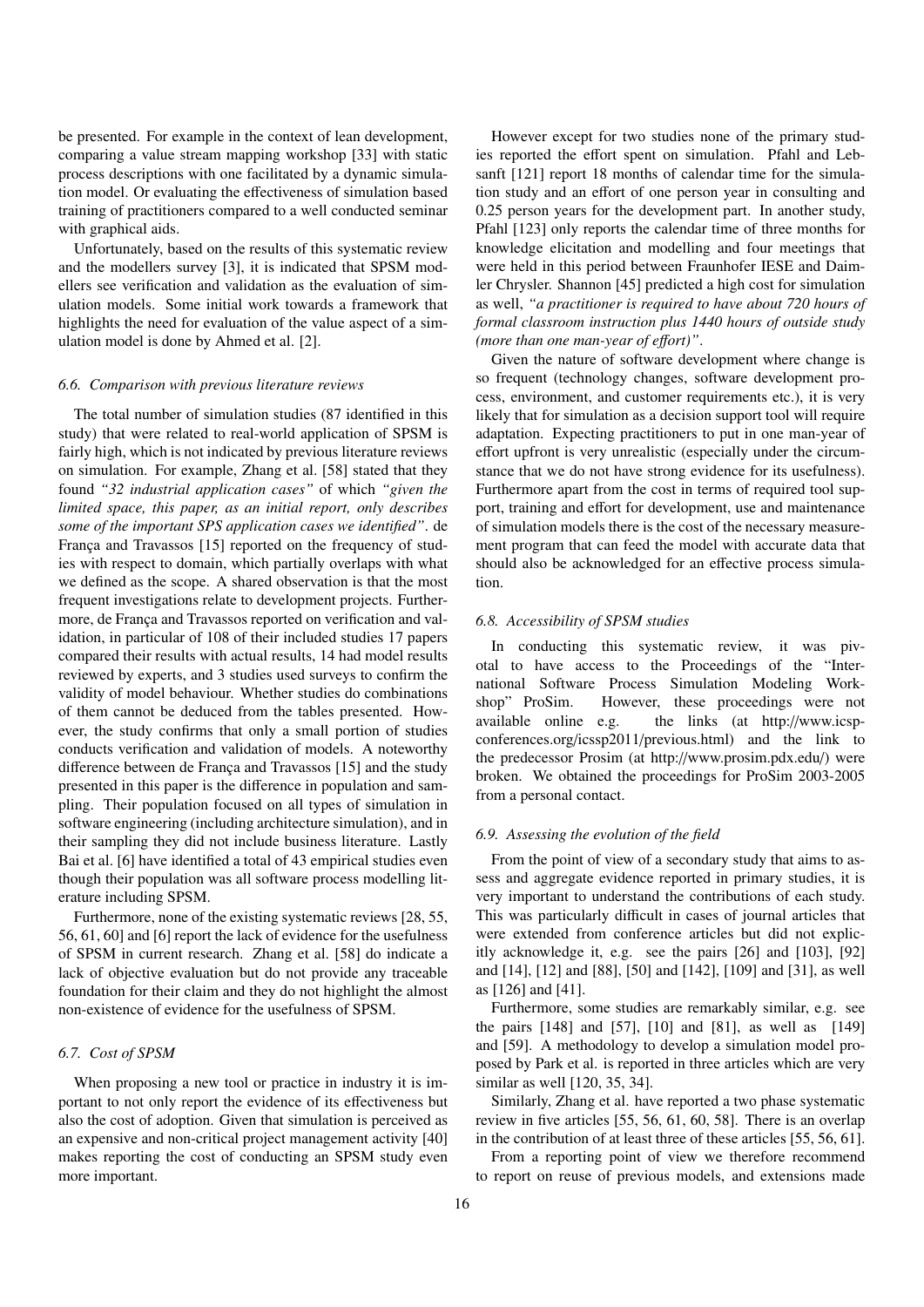to them to aid other researchers in assessing the contributions made to the field.

In the proceedings of the *"2012 International conference on Software and System Process"* there is an indication that researchers in the SPSM community are trying to ponder on reasons why software process simulation has not had the impact it ought to [29, 40] and [17]. Many of the challenges reported by them are also true in general for all empirical research in SE, e.g. access to practitioners, acquiring credible data, and getting the solutions adopted in industry [48]. Other challenges are perhaps more unique for our research community e.g. SPSM is not sufficiently communicated and is not understood by practitioners [29, 40], and the perceived high cost of SPSM [40]. A more apt reflection on the state of SPSM research is that, *"A retrospective or post-mortem is seldom conducted with SPS so as explain and deepen understanding of a completed project"* [17].

Münch [29] argues that a major challenge in wide spread adoption of SPSM is that the software industry *"is often not ready for applying process simulation in a beneficial way"*. However, based on the results of this systematic literature review, we can see that it will be difficult to build a case for the use of SPSM in practice without reporting the evidence for its usefulness and the cost of adoption.

The results of this systematic literature review corroborate the claim by Pfahl [39] that there is no evidence of wide spread adoption and impact of SPSM research on industry. He also challenges if SPSM has a realistic potential to have an impact on industrial practice [39]. He is not very optimistic about the likelihood of adoption we believe that although he has strong arguments more research is required to make any conclusive statements in this regard. We think that there is a need to identify the problems where the use of simulation can be justified given the high cost of undertaking it and show its utility.

There is a lack of studies evaluating the usefulness of SPSM for training and learning compared to other instructional methods in industrial settings. Pfahl [39] is however more optimistic about the future of SPSM as a means for learning and training in industry. Based on the results of a systematic literature review [51] we do not share the same enthusiasm. Wangenheim and Shull [51] considered any study using a game-based (game or simulation) approach for an educational purpose in their review. The studies included in their review were predominantly based on simulation. They found that games are effective to reinforce already acquired knowledge. They also concluded that games should only be used in combination with other methods like lectures with an intended learning outcome. Given that they found that games (including simulation based) only have more *"impact on lower cognitive levels, reinforcing knowledge learned earlier"* it is less likely that we will have learning objectives for practitioners that will justify the use of simulation. For example, we reported a study where a simulation model was used to illustrate the importance of early integration to the practitioners in a large company that develops software intensive products [4]. However, it is still an open question whether simulation is more effective in getting the message across instead of only static process diagrams, presentations and spreadsheets

with graphs showing the potential benefits of early integration and the implications of the current practice.

### *6.10. Recommendations*

For practice and research we provide the following recommendations:

- 1. When using simulation models for scientific purposes (e.g. assessing the usefulness of test driven development), one has to be sure that the appropriate steps with respect to model validity checking have been conducted. Furthermore, given the limitations in demonstrating the usefulness of simulation beyond replication of reference behaviour, we recommend to not rely on single simulation studies until further evidence for their reliability has been provided. That is, the current state of evidence does not support the common claim that they can replace (controlled) experiments and case studies.
- 2. From a research perspective, future studies should not just focus on replicating reference behaviour, as many studies have shown that this was successfully achieved. In particular, future studies should go through all necessary steps (building and calibrating models based on a realworld context, establish structural and behavioural model validity, and conduct a series of evaluations of the simulation with respect to its purpose) to significantly drive forward the field of software process simulation. Here, several studies are needed to cover the different purposes more extensively.
- 3. The success of step 2) depends very much on complete reporting of how the research study is conducted, in particular with respect to reporting context, data collection, and validity. Important references guiding simulation researchers are Petersen and Wohlin for describing the context in industrial studies [37], Runeson and Höst [43] for case study research, Wohlin et al. [52] on conducting and reporting experiments. For reporting SPSM studies using continuous simulation a good template is available in Madachy's book [32].

### 7. Conclusions

In this paper, we identified literature reporting the application of software process simulation in real-world settings. We identified a total of 87 primary studies. To increase the validity of the results we undertook a number of measures including individually selecting and assessing the articles, conducting pilots in each phase, calculating inter-rater agreement and discussing any case of disagreement.

Articles were assessed based on their reporting for scientific rigor and industrial relevance. Furthermore, we evaluated whether the simulation model's validity was assured. We also determined how studies evaluated simulation against the purpose for which it was used in the real-world. A large majority of the primary studies scored poorly with respect to the rigor and relevance criteria.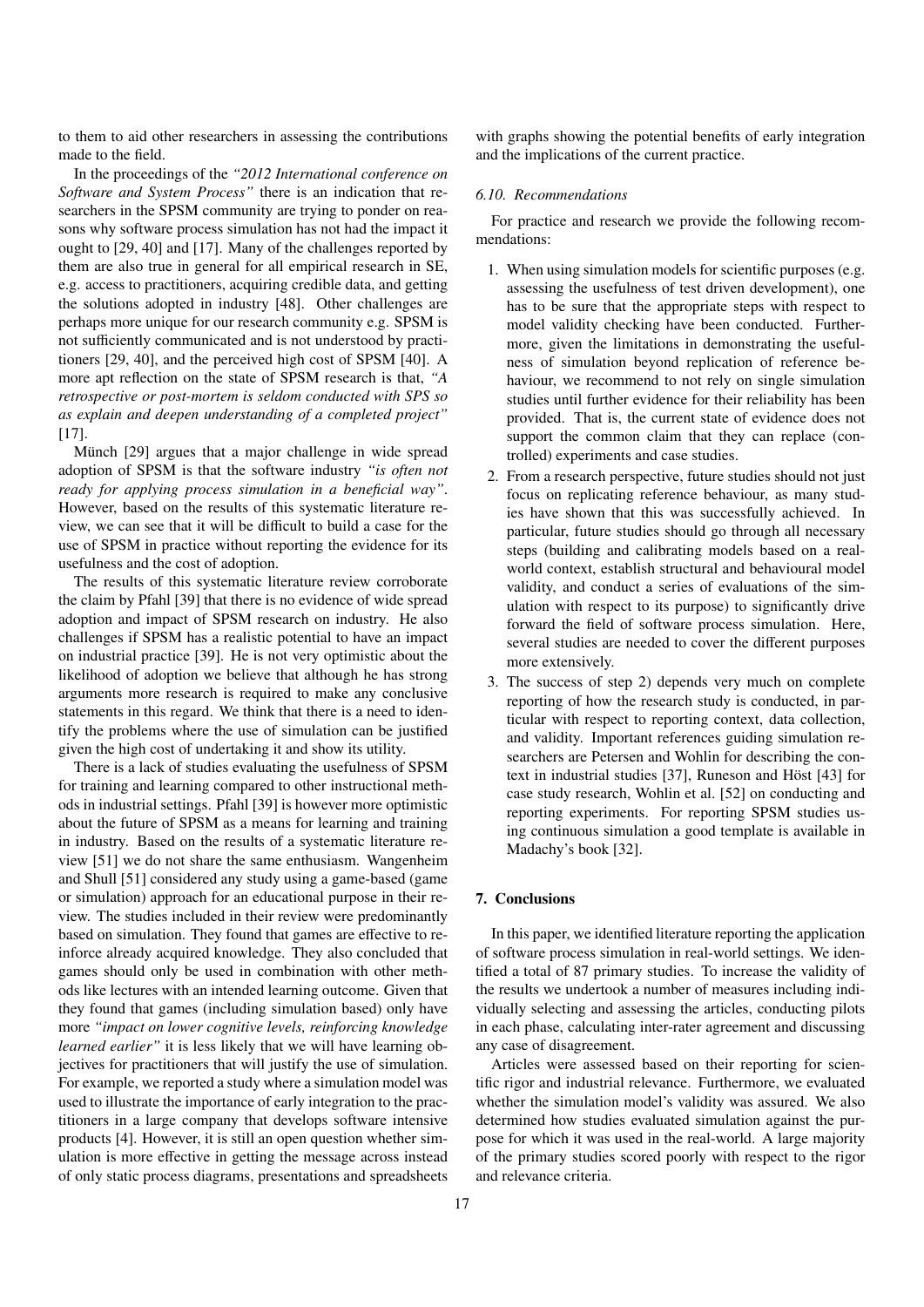With regard to the scoping of real-world simulation studies we conclude that a research gap was identified in relation to simulation of concurrent projects, and the study of long term evolution from a product and organizational perspective. Such projects are of particular interest in the case of large scale software development where several teams work concurrently in software projects for development of an overall system.

Figure 3 provides an overview of achieved validation and evaluation of usefulness. The figure shows that 18% of the primary studies verified the model structure and behaviour. Overall, 13% provided an evaluation and only four of these studies scored high on either rigor or relevance criteria. Furthermore, the evaluation done was at best only static according to the definition from [16], i.e. feedback from practitioners was collected whether the model has the potential to fulfil the intended purpose. Of the overall set, only one article reports having verified structure and behaviour of the model, and evaluated it against the specified purpose.



Figure 3: State of Model Validation and Evaluation

Based on the results of this systematic literature review that was more extensive in coverage than any of the previously published secondary studies we can draw the following conclusions:

- Despite the large number of industrial applications found in this review, there are no reported cases of the transfer of technology where SPSM was successfully transferred to practitioners in the software industry. Furthermore, there are no studies reporting a long-term use of SPSM in practice. There is no evidence to back the claims of practical adoption and impact on industrial practice [62, 58]. This finding supports the position taken by Pfahl [39] that there is little evidence that process simulation has become an accepted and regularly used tool in industry.
- Based on the reported cost of conducting an SPSM based study (in a few studies), SPSM is not an inexpensive undertaking. Furthermore, without first reporting the cost of adopting SPSM we cannot have any discussion about the cost of *"not simulating"* [9].
- There is no conclusive evidence to substantiate the claimed benefits of SPSM for any of the proposed purposes. It has been sufficiently argued and claimed in proof-of-concept studies that different simulation approaches *"can be"* used to simulate the software process in varying scopes and that these models *"can be"* used for various purposes. However, the need now is to take the field one step further and

provide evidence of these claims by evaluating these research proposals in the real-world. Therefore, while more industry relevant empirical research in SPSM [48] should be the direction, the goal should be to evaluate the usefulness of SPSM in practice.

In future work, based on our findings, it is important to evaluate simulation against the purposes (e.g. education and training, prediction), which has not been done so far. Future studies should not focus on evaluating the ability of simulation to reproduce reference behaviour, the fact that it is capable to do this is well established in the literature.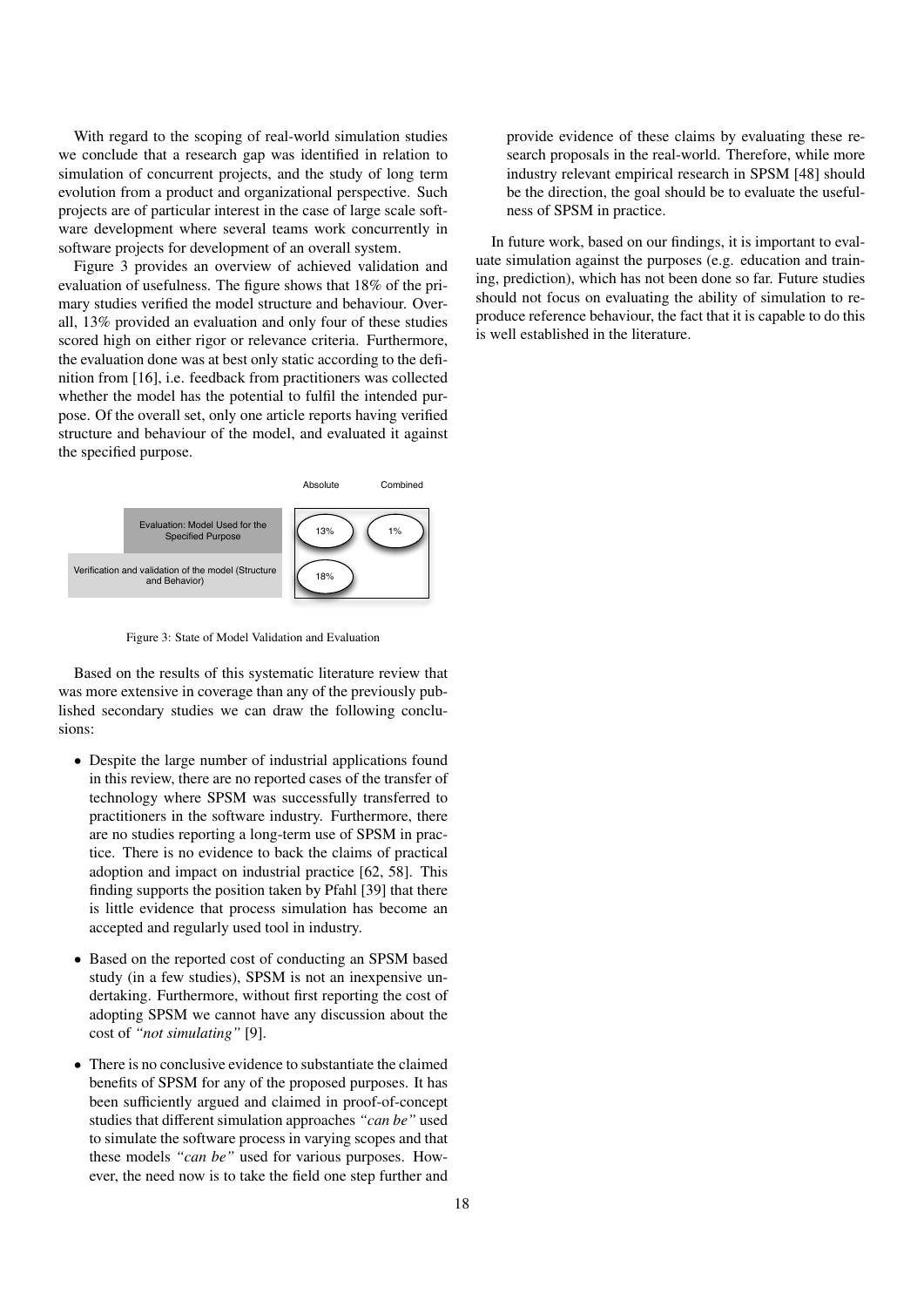# Appendix A. Quality Assessment and Model Validity Scores for Primary Studies

| Reference    | Context<br>descrip-<br>tion | Study<br>design<br>descrip-<br>tion | Validity<br>discus-<br>sion | Subjects         | Scale            | Model<br>validity |
|--------------|-----------------------------|-------------------------------------|-----------------------------|------------------|------------------|-------------------|
| $\boxed{74}$ | $\overline{0}$              | $\overline{0}$                      | $\overline{0}$              | $\overline{0}$   | $\overline{0}$   | 0.5               |
| $[79]$       | $\boldsymbol{0}$            | $\boldsymbol{0}$                    | $\boldsymbol{0}$            | $\boldsymbol{0}$ | $\boldsymbol{0}$ | $\boldsymbol{0}$  |
| [135]        | $\boldsymbol{0}$            | $\boldsymbol{0}$                    | $\boldsymbol{0}$            | $\boldsymbol{0}$ | $\boldsymbol{0}$ | 0.5               |
| [134]        | $\boldsymbol{0}$            | $\boldsymbol{0}$                    | $\boldsymbol{0}$            | $\boldsymbol{0}$ | $\boldsymbol{0}$ | $\boldsymbol{0}$  |
| $[128]$      | $\boldsymbol{0}$            | $\boldsymbol{0}$                    | $\boldsymbol{0}$            | $\boldsymbol{0}$ | $\boldsymbol{0}$ | $\boldsymbol{0}$  |
| $[102]$      | $\boldsymbol{0}$            | $\boldsymbol{0}$                    | $\boldsymbol{0}$            | $\boldsymbol{0}$ | $\boldsymbol{0}$ | $\mathbf{1}$      |
| [145]        | $\boldsymbol{0}$            | $\boldsymbol{0}$                    | $\boldsymbol{0}$            | $\boldsymbol{0}$ | $\boldsymbol{0}$ | 0.5               |
| [84]         | $\boldsymbol{0}$            | $\boldsymbol{0}$                    | $\boldsymbol{0}$            | $\boldsymbol{0}$ | $\boldsymbol{0}$ | $\boldsymbol{0}$  |
| $[78]$       | $\boldsymbol{0}$            | $\boldsymbol{0}$                    | $\boldsymbol{0}$            | $\boldsymbol{0}$ | $\boldsymbol{0}$ | $\boldsymbol{0}$  |
| $[149]$      | $\boldsymbol{0}$            | $\boldsymbol{0}$                    | $\boldsymbol{0}$            | $\boldsymbol{0}$ | $\boldsymbol{0}$ | 0.5               |
| $[77]$       | $\boldsymbol{0}$            | $\boldsymbol{0}$                    | $\boldsymbol{0}$            | $\boldsymbol{0}$ | $\boldsymbol{0}$ | 0.5               |
| $[87]$       | $\boldsymbol{0}$            | $\boldsymbol{0}$                    | $\boldsymbol{0}$            | $\boldsymbol{0}$ | $\boldsymbol{0}$ | $\boldsymbol{0}$  |
| $[92]$       | $\boldsymbol{0}$            | 0.5                                 | $\boldsymbol{0}$            | $\boldsymbol{0}$ | $\boldsymbol{0}$ | $\mathbf 1$       |
| $[132]$      | $\boldsymbol{0}$            | $\boldsymbol{0}$                    | 0.5                         | $\boldsymbol{0}$ | $\boldsymbol{0}$ | 0.5               |
| $[94]$       | $\boldsymbol{0}$            | 0.5                                 | $\boldsymbol{0}$            | $\boldsymbol{0}$ | $\boldsymbol{0}$ | 0.5               |
| $[100]$      | $\boldsymbol{0}$            | 0.5                                 | $\boldsymbol{0}$            | $\boldsymbol{0}$ | $\boldsymbol{0}$ | $\boldsymbol{0}$  |
| $[89]$       | $\boldsymbol{0}$            | $\boldsymbol{0}$                    | 0.5                         | $\boldsymbol{0}$ | $\boldsymbol{0}$ | 0.5               |
| $[86]$       | $\boldsymbol{0}$            | 0.5                                 | $\boldsymbol{0}$            | $\boldsymbol{0}$ | $\boldsymbol{0}$ | 0.5               |
| [109]        | $\boldsymbol{0}$            | $\boldsymbol{0}$                    | $\boldsymbol{0}$            | $\boldsymbol{0}$ | $\mathbf{1}$     | 0.5               |
| [123]        | $\boldsymbol{0}$            | $\boldsymbol{0}$                    | $\boldsymbol{0}$            | $\boldsymbol{0}$ | $\mathbf{1}$     | 0.5               |
| [115]        | $\boldsymbol{0}$            | $\boldsymbol{0}$                    | $\boldsymbol{0}$            | $\boldsymbol{0}$ | $\mathbf{1}$     | $\boldsymbol{0}$  |
| [127]        | $\boldsymbol{0}$            | $\boldsymbol{0}$                    | $\boldsymbol{0}$            | $\boldsymbol{0}$ | $\mathbf{1}$     | $\boldsymbol{0}$  |
| $[90]$       | $\boldsymbol{0}$            | $\boldsymbol{0}$                    | $\boldsymbol{0}$            | $\boldsymbol{0}$ | $\mathbf{1}$     | $\boldsymbol{0}$  |
| [133]        | $\boldsymbol{0}$            | $\boldsymbol{0}$                    | $\boldsymbol{0}$            | $\boldsymbol{0}$ | $\mathbf{1}$     | $\mathbf{1}$      |
| [143]        | $\boldsymbol{0}$            | $\boldsymbol{0}$                    | $\boldsymbol{0}$            | $\boldsymbol{0}$ | $\mathbf{1}$     | $\boldsymbol{0}$  |
| [106]        | $\boldsymbol{0}$            | $\boldsymbol{0}$                    | $\boldsymbol{0}$            | $\boldsymbol{0}$ | $\mathbf{1}$     | 0.5               |
| $[120]$      | $\boldsymbol{0}$            | $\boldsymbol{0}$                    | $\boldsymbol{0}$            | $\boldsymbol{0}$ | $\mathbf{1}$     | $\boldsymbol{0}$  |
| [113]        | $\boldsymbol{0}$            | $\boldsymbol{0}$                    | $\boldsymbol{0}$            | $\boldsymbol{0}$ | $\mathbf{1}$     | $\mathbf{1}$      |
| $[126]$      | $\boldsymbol{0}$            | $\boldsymbol{0}$                    | $\boldsymbol{0}$            | $\boldsymbol{0}$ | $\mathbf{1}$     | 0.5               |
| $[73]$       | $\boldsymbol{0}$            | $\boldsymbol{0}$                    | $\boldsymbol{0}$            | $\boldsymbol{0}$ | $\mathbf{1}$     | $\mathbf{1}$      |
| $[76]$       | $\boldsymbol{0}$            | $\boldsymbol{0}$                    | $\boldsymbol{0}$            | $\boldsymbol{0}$ | $\mathbf{1}$     | $\boldsymbol{0}$  |
| $[112]$      | $\boldsymbol{0}$            | $\boldsymbol{0}$                    | $\boldsymbol{0}$            | $\boldsymbol{0}$ | $\mathbf{1}$     | $\boldsymbol{0}$  |
| [144]        | $\overline{0}$              | $\boldsymbol{0}$                    | $\boldsymbol{0}$            | $\boldsymbol{0}$ | 1                | $\mathbf{1}$      |
| $[140]$      | $\boldsymbol{0}$            | $\boldsymbol{0}$                    | $\boldsymbol{0}$            | $\boldsymbol{0}$ | $\,1$            | 0.5               |
| $[124]$      | $\boldsymbol{0}$            | $\boldsymbol{0}$                    | $\boldsymbol{0}$            | $\boldsymbol{0}$ | $\mathbf 1$      | $\boldsymbol{0}$  |
| $[147]$      | $\boldsymbol{0}$            | $\boldsymbol{0}$                    | $\boldsymbol{0}$            | $\boldsymbol{0}$ | $\mathbf 1$      | 0.5               |
| [146]        | $\boldsymbol{0}$            | $\boldsymbol{0}$                    | $\boldsymbol{0}$            | $\boldsymbol{0}$ | $\mathbf 1$      | 0.5               |
| $[142]$      | $\boldsymbol{0}$            | $\boldsymbol{0}$                    | $\boldsymbol{0}$            | $\boldsymbol{0}$ | $\mathbf 1$      | $\mathbf 1$       |
| $[85]$       | $\boldsymbol{0}$            | $\boldsymbol{0}$                    | $\boldsymbol{0}$            | $\boldsymbol{0}$ | $\mathbf 1$      | $\boldsymbol{0}$  |
| $[121]$      | $\boldsymbol{0}$            | 0.5                                 | $\boldsymbol{0}$            | $\boldsymbol{0}$ | $\mathbf 1$      | $\mathbf{1}$      |
| $[108]$      | $\boldsymbol{0}$            | $\boldsymbol{0}$                    | $\boldsymbol{0}$            | $\boldsymbol{0}$ | $\mathbf 1$      | 0.5               |
| $[114]$      | $\boldsymbol{0}$            | 0.5                                 | $\boldsymbol{0}$            | $\boldsymbol{0}$ | $\mathbf 1$      | 0.5               |
| $[122]$      | $\boldsymbol{0}$            | 0.5                                 | $\boldsymbol{0}$            | $\boldsymbol{0}$ | $\mathbf 1$      | $\mathbf 1$       |
| $[97]$       | $\boldsymbol{0}$            | 0.5                                 | $\boldsymbol{0}$            | $\boldsymbol{0}$ | $\mathbf 1$      | $\mathbf 1$       |
| $[70]$       | $\boldsymbol{0}$            | 0.5                                 | 0.5                         | $\boldsymbol{0}$ | $\,1$            | $\boldsymbol{0}$  |
| $[69]$       | $\boldsymbol{0}$            | 0.5                                 | $\boldsymbol{0}$            | $\boldsymbol{0}$ | $\,1$            | $0.5\,$           |
| $[95]$       | $\boldsymbol{0}$            | 0.5                                 | 0.5                         | $\boldsymbol{0}$ | $\mathbf{1}$     | $\,1$             |

Table A.11: Rigor, Relevance and Model Validity Scores for the Primary Studies

*Continued on next page*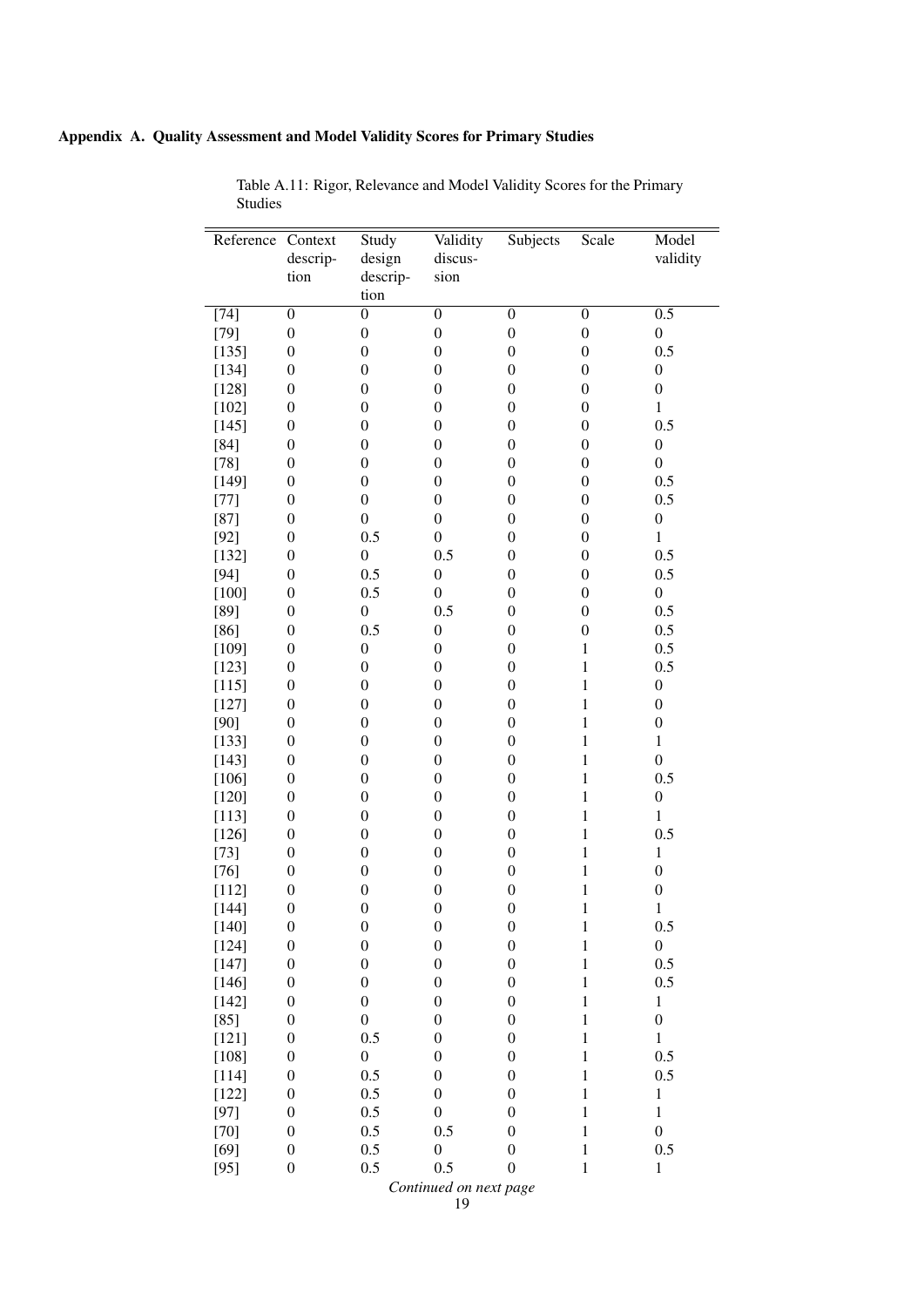| Reference | Context<br>descrip-<br>tion | Study<br>design<br>descrip- | Validity<br>discus-<br>sion | Subjects         | Scale                                                     | Model<br>validity |
|-----------|-----------------------------|-----------------------------|-----------------------------|------------------|-----------------------------------------------------------|-------------------|
|           |                             | tion                        |                             |                  |                                                           |                   |
| $[99]$    | $\boldsymbol{0}$            | 0.5                         | $\boldsymbol{0}$            | 0.5              | 1                                                         | $\boldsymbol{0}$  |
| $[98]$    | $\boldsymbol{0}$            | 0.5                         | $\boldsymbol{0}$            | 0.5              | $\mathbf{1}$                                              | $\boldsymbol{0}$  |
| [103]     | 0.5                         | $\boldsymbol{0}$            | $\boldsymbol{0}$            | $\boldsymbol{0}$ | $\boldsymbol{0}$                                          | 0.5               |
| $[141]$   | 0.5                         | $\boldsymbol{0}$            | $\boldsymbol{0}$            | $\boldsymbol{0}$ | $\boldsymbol{0}$                                          | 0.5               |
| $[83]$    | 0.5                         | $\boldsymbol{0}$            | $\boldsymbol{0}$            | $\boldsymbol{0}$ | $\boldsymbol{0}$                                          | $\boldsymbol{0}$  |
| [105]     | 0.5                         | $\boldsymbol{0}$            | $\boldsymbol{0}$            | $\boldsymbol{0}$ | $\boldsymbol{0}$                                          | $\boldsymbol{0}$  |
| [129]     | 0.5                         | $\boldsymbol{0}$            | $\boldsymbol{0}$            | $\boldsymbol{0}$ | $\boldsymbol{0}$                                          | $\mathbf{1}$      |
| [137]     | 0.5                         | $\boldsymbol{0}$            | $\boldsymbol{0}$            | $\boldsymbol{0}$ | $\boldsymbol{0}$                                          | $\boldsymbol{0}$  |
| $[110]$   | 0.5                         | 0.5                         | $\boldsymbol{0}$            | $\boldsymbol{0}$ | $\boldsymbol{0}$                                          | 0.5               |
| [81]      | 0.5                         | $\boldsymbol{0}$            | $\boldsymbol{0}$            | $\boldsymbol{0}$ | $\mathbf{1}$                                              | 0.5               |
| [66]      | 0.5                         | $\boldsymbol{0}$            | $\boldsymbol{0}$            | $\boldsymbol{0}$ | $\mathbf{1}$                                              | 0.5               |
| $[68]$    | 0.5                         | $\boldsymbol{0}$            | $\boldsymbol{0}$            | $\boldsymbol{0}$ | $\mathbf{1}$                                              | 0.5               |
| $[64]$    | 0.5                         | $\boldsymbol{0}$            | $\boldsymbol{0}$            | $\boldsymbol{0}$ | $\mathbf{1}$                                              | 0.5               |
| $[67]$    | 0.5                         | $\boldsymbol{0}$            | $\boldsymbol{0}$            | $\boldsymbol{0}$ | $\mathbf{1}$                                              | 0.5               |
| $[111]$   | 0.5                         | $\boldsymbol{0}$            | $\boldsymbol{0}$            | $\boldsymbol{0}$ | $\mathbf{1}$                                              | 0.5               |
| $[65]$    | 0.5                         | $\boldsymbol{0}$            | $\boldsymbol{0}$            | $\boldsymbol{0}$ | $\mathbf{1}$                                              | 0.5               |
| [117]     | 0.5                         | $\boldsymbol{0}$            | $\boldsymbol{0}$            | $\boldsymbol{0}$ | $\mathbf{1}$                                              | $\boldsymbol{0}$  |
| [116]     | 0.5                         | $\boldsymbol{0}$            | $\boldsymbol{0}$            | $\boldsymbol{0}$ | $\mathbf{1}$                                              | 0.5               |
| [118]     | 0.5                         | $\boldsymbol{0}$            | $\boldsymbol{0}$            | $\boldsymbol{0}$ | $\mathbf{1}$                                              | 0.5               |
| [131]     | 0.5                         | $\boldsymbol{0}$            | $\boldsymbol{0}$            | $\boldsymbol{0}$ | $\mathbf{1}$                                              | 0.5               |
| $[72]$    | 0.5                         | $\boldsymbol{0}$            | $\boldsymbol{0}$            | $\boldsymbol{0}$ | $\mathbf{1}$                                              | 0.5               |
| $[125]$   | 0.5                         | $\boldsymbol{0}$            | $\boldsymbol{0}$            | $\boldsymbol{0}$ | $\mathbf{1}$                                              | 0.5               |
| $[82]$    | 0.5                         | 0.5                         | $\boldsymbol{0}$            | $\boldsymbol{0}$ | $\mathbf{1}$                                              | $\mathbf{1}$      |
| [136]     | 0.5                         | 0.5                         | $\boldsymbol{0}$            | $\boldsymbol{0}$ | $\mathbf{1}$                                              | 0.5               |
| $[119]$   | 0.5                         | 0.5                         | $\boldsymbol{0}$            | $\boldsymbol{0}$ | $\mathbf{1}$                                              | $\boldsymbol{0}$  |
| [91]      | 0.5                         | 0.5                         | $\boldsymbol{0}$            | $\boldsymbol{0}$ | $\mathbf{1}$                                              | 0.5               |
| $[88]$    | 0.5                         | 0.5                         | 0.5                         | $\boldsymbol{0}$ | $\mathbf{1}$                                              | 0.5               |
| [139]     | 0.5                         | $\mathbf{1}$                | $\boldsymbol{0}$            | $\boldsymbol{0}$ | $\mathbf{1}$                                              | 0.5               |
| $[96]$    | 0.5                         | $\boldsymbol{0}$            | $\boldsymbol{0}$            | $\mathbf{1}$     | 1                                                         | 0.5               |
| $[71]$    | 0.5                         | 0.5                         | 0.5                         | $\mathbf{1}$     | $\mathbf{1}$                                              | $\boldsymbol{0}$  |
| $[148]$   | 0.5                         | $\boldsymbol{0}$            | $\boldsymbol{0}$            | $\boldsymbol{0}$ | $\boldsymbol{0}$                                          | $\boldsymbol{0}$  |
| $[104]$   | 0.5                         | $\boldsymbol{0}$            | $\boldsymbol{0}$            | $\boldsymbol{0}$ | $\mathbf{1}$                                              | 0.5               |
| $[101]$   | $\mathbf{1}$                | 0.5                         | 0.5                         | $\boldsymbol{0}$ | $\boldsymbol{0}$                                          | 0.5               |
| $[138]$   | $\mathbf{1}$                | $\boldsymbol{0}$            | $\boldsymbol{0}$            | $\boldsymbol{0}$ | $\mathbf{1}$                                              | 0.5               |
| $[63]$    | $\mathbf{1}$                | $\boldsymbol{0}$            | $\overline{0}$              | $\boldsymbol{0}$ | $\mathbf{1}$                                              | 0.5               |
| $[75]$    | $\mathbf{1}$                | 0.5                         | $\overline{0}$              | $\boldsymbol{0}$ | $\mathbf{1}$                                              | 0.5               |
| $[107]$   | $\mathbf{1}$                | 0.5                         | $\boldsymbol{0}$            | $\boldsymbol{0}$ | $\mathbf{1}$                                              | $\,1$             |
| $[130]$   | $\mathbf{1}$                | 0.5                         | $\boldsymbol{0}$            | $\boldsymbol{0}$ | $\mathbf{1}$                                              | $\mathbf{1}$      |
| $[80]$    | $\mathbf{1}$                | 0.5                         | $\boldsymbol{0}$            | $\boldsymbol{0}$ | $\mathbf 1$                                               | $\mathbf{1}$      |
| $[93]$    | $\mathbf{1}$                | $\,1$                       | 0.5                         | $\boldsymbol{0}$ | $\mathbf{1}% _{T}=\mathbf{1}_{T}\left  \mathbf{1}\right $ | 0.5               |

Table A.11 – *Continued from previous page*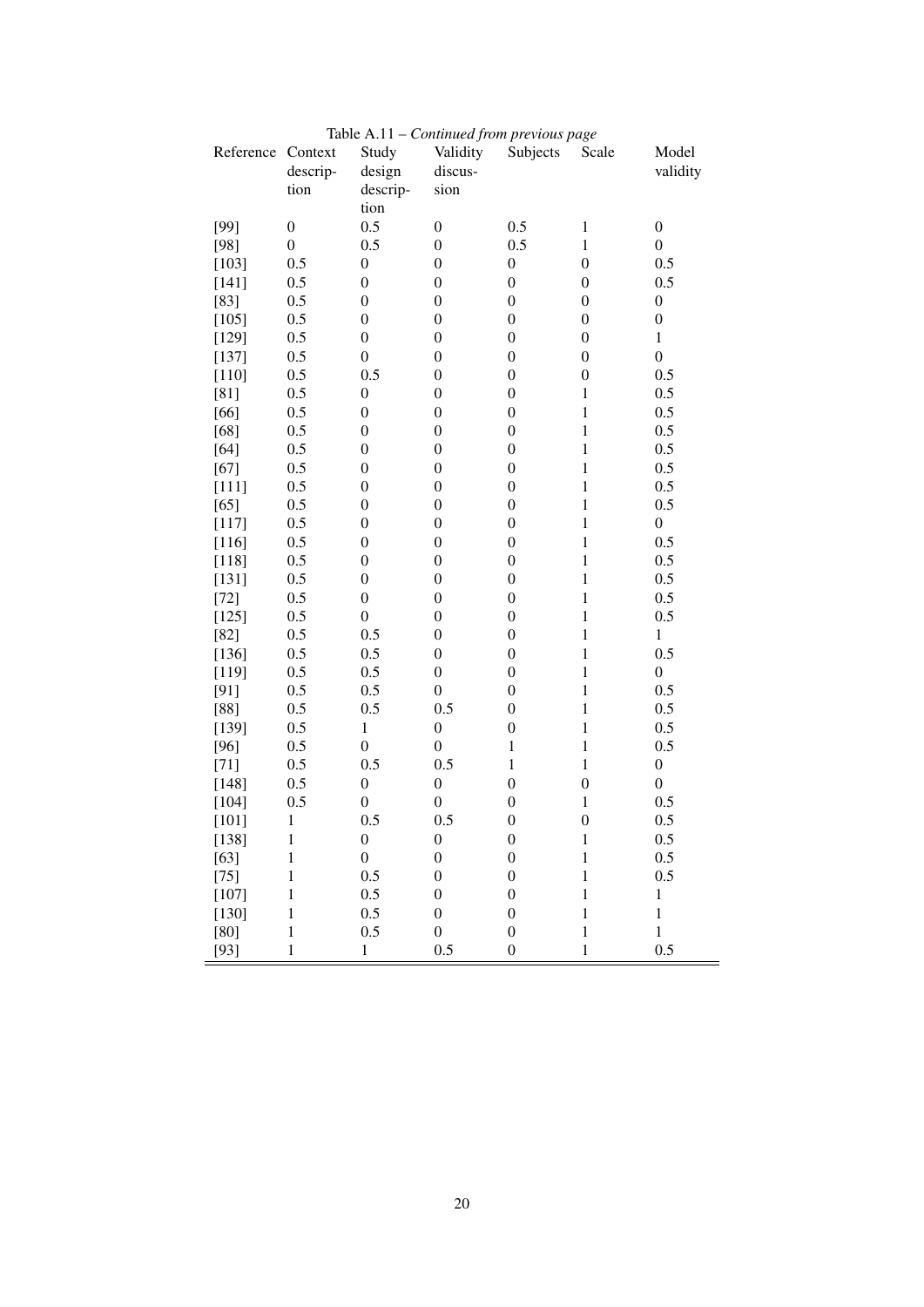#### Acknowledgment

The authors would like to thank Dietmar Pfahl who provided us with the proceedings of ProSim conference from 2003-2005. This work has been supported by ELLIIT, a Strategic Area within IT and Mobile Communications, funded by the Swedish Government.

#### References

- [1] R. Ahmed, T. Hall, P. Wernick, S. Robinson, Evaluating a rapid simulation modelling process (RSMP) through controlled experiments, in: Proceedings of the International Symposium on Empirical Software Engineering, Piscataway, NJ, USA, 2005.
- [2] R. Ahmed, T. Hall, P. Wernick, A proposed framework for evaluating software process simulation models, in: Proceedings of the International Workshop on Software Process Simulation and Modeling (ProSim), 2003.
- [3] R. Ahmed, T. Hall, P. Wernick, S. Robinson, M. Shah, Software process simulation modelling: A survey of practice, Journal of Simulation 2 (2) (2008) 91–102.
- [4] N. b. Ali, K. Petersen, A consolidated process for software process simulation: State of the art and industry experience, in: Proceedings of the 38th IEEE EUROMICRO Conference on Software Engineering and Advanced Applications (SEAA), 2012, pp. 327–336.
- [5] N. b. Ali, K. Petersen, C. Wohlin, Supporting information for the systematic literature review (2014).
- URL http://www.bth.se/com/nal.nsf/pages/spsm [6] X. Bai, H. Zhang, L. Huang, Empirical research in software process modeling: A systematic literature review., in: International Symposium on Empirical Software Engineering and Measurement ESEM, 2011, pp. 339–342.
- [7] O. Balci, Guidelines for successful simluation studies, in: Proceedings of the Winter Simulation Conference, IEEE Press, 1990, pp. 25–32.
- [8] V. Basili, Quantitative evaluation of software methodology, in: Proceedings of the First Pan Pacific Computer Conference, Melbourne, Australia, 1985.
- [9] T. Birkhölzer, Software process simulation is simulation too what can be learned from other domains of simulation?, in: Software and System Process (ICSSP), 2012 International Conference on, 2012, pp. 223–225. doi:10.1109/ICSSP.2012.6225972.
- [10] Z. Car, B. Mikac, A method for modeling and evaluating software maintenance process performances, in: Proceedings of the Sixth European Conference on Software Maintenance and Reengineering, 2002, pp. 15–  $23.$
- [11] J. de Almeida Biolchini, P. Mian, A. Natali, T. Conte, G. Travassos, Scientific research ontology to support systematic review in software engineering, Advanced Engineering Informatics 21 (2) (2007) 133–151.
- [12] F. Deissenboeck, M. Pizka, The economic impact of software process variations, in: Proceedings of the 2007 international conference on Software process, Springer-Verlag, 2007, pp. 259–271.
- [13] T. Dybå, Contextualizing empirical evidence, IEEE Software 30 (1) (2013) 81–83.
- [14] S. Ferreira, J. Collofello, D. Shunk, G. Mackulak, P. Wolfe, Utilization of process modeling and simulation in understanding the effects of requirements volatility in software development, in: Proceedings of the International Workshop on software process Simulation and Modeling (ProSim), 2003.
- [15] B. B. N. d. França, G. H. Travassos, Are we prepared for simulation based studies in software engineering yet?, CLEI Electronic Journal 16 (1) (2013) 9–9.
- [16] T. Gorschek, C. Wohlin, P. Garre, S. Larsson, A model for technology transfer in practice, IEEE Software 23 (6) (2006) 88–95.
- [17] D. Houston, Research and practice reciprocity in software process simulation, in: International Conference on Software and System Process (ICSSP), IEEE, 2012, pp. 219–220.
- [18] ISO/IEC, ISO/IEC 15504 information technology process assessment (parts 1–5) (2003–2006).
- [19] M. Ivarsson, T. Gorschek, A method for evaluating rigor and industrial relevance of technology evaluations, Empirical Software Engineering 16 (3) (2010) 365–395.
- [20] M. I. Kellner, R. J. Madachy, D. M. Raffo, Software process simulation modeling: Why? what? how?, Journal of Systems and Software 46 (1999) 91–105.
- [21] K. S. Khan, G. ter Riet, J. Glanville, A. J. Sowden, J. Kleijnen, Undertaking systematic reviews of research on effectiveness: CRD's guidance for carrying out or commissioning reviews, (2nd edition) Edition, Vol. 4, NHS Centre for Reviews and Dissemination, University of York, 2001.
- [22] B. Kitchenham, P. Brereton, D. Budgen, Mapping study completeness and reliability - a case study, in: Proceedings of the 16th International Conference on Evaluation Assessment in Software Engineering (EASE 2012), 2012, pp. 126–135.
- [23] B. Kitchenham, P. Brereton, Z. Li, D. Budgen, A. Burn, Repeatability of systematic literature reviews, in: Proceedings of the 15th Annual Conference on Evaluation Assessment in Software Engineering (EASE), 2011, pp. 46–55.
- [24] B. Kitchenham, S. Charters, Guidelines for performing systematic literature reviews in software engineering, Tech. Rep. EBSE 2007-001, Keele University and Durham University Joint Report (2007).
- [25] B. Kitchenham, What's up with software metrics? a preliminary mapping study, Journal of Systems and Software 83 (1) (2010) 37–51.
- [26] S. Kusumoto, O. Mizuno, T. Kikuno, Y. Hirayama, Y. Takagi, K. Sakamoto, A new software project simulator based on generalized stochastic petri-net, in: Proceedings of the 19th International Conference on Software Engineering, ACM, 1997, pp. 293–302.
- [27] A. M. Law, How to build valid and credible simulation models, Proceeding of the 2001 Winter Simulation Conference (2001) 22–29.
- [28] D. Liu, Q. Wang, J. Xiao, The role of software process simulation modeling in software risk management: A systematic review, in: Proceedings of the 3rd International Symposium on Empirical Software Engineering and Measurement, IEEE Computer Society, 2009, pp. 302–311.
- [29] J. Münch, Evolving process simulators by using validated learning, in: 2012 International Conference on Software and System Process (IC-SSP), 2012, pp. 226–227.
- [30] R. Madachy, Simulation, in: J. J. Marciniak (Ed.), Encyclopedia of Software Engineering, John Wiley & Sons, Inc., Hoboken, NJ, USA, 2002. doi:10.1002/0471028959.
- [31] R. J. Madachy, System dynamics modeling of an inspection-based process, in: Proceedings of the 18th International Conference on Software Engineering, IEEE, 1996, pp. 376–386.
- [32] R. J. Madachy, Software Process Dynamics, Wiley-IEEE Press, 2008.
- [33] S. Mujtaba, R. Feldt, K. Petersen, Waste and lead time reduction in a software product customization process with value stream maps, in: Proceedings of the 21st Australian Software Engineering Conference (ASWEC), 2010, pp. 139–148.
- [34] S. H. Park, K. S. Choi, K. Yoon, D.-H. Bae, Deriving software process simulation model from spem-based software process model, in: Proceedings of the 14th Asia-Pacific Software Engineering Conference, IEEE, 2007, pp. 382–389.
- [35] S. Park, H. Kim, D. Kang, D.-H. Bae, Developing a simulation model using a spem-based process model and analytical models, in: Proceedings of the 4th International Workshop CIAO! and 4th International Workshop EOMAS, Springer, 2008, pp. 164–178.
- [36] K. Petersen, N. Ali, Identifying strategies for study selection in systematic reviews and maps, in: Proceedings of the International Symposium on Empirical Software Engineering and Measurement (ESEM), IEEE, 2011, pp. 351–354.
- [37] K. Petersen, C. Wohlin, Context in industrial software engineering research, Proceedings of the 3rd International Symposium on Empirical Software Engineering and Measurement (2009) 401–404.
- [38] K. Petersen, R. Feldt, S. Mujtaba, M. Mattsson, Systematic mapping studies in software engineering, Proceedings of the 12th International Conference on Evaluation and Assessment in Software Engineering (2008) 71–80.
- [39] D. Pfahl, Process simulation–a tool for software project managers?, in: G. Ruhe, C. Wohlin (Eds.), Software Project Management in a Changing World, Springer, 2014.
- [40] D. Raffo, Process simulation will soon come of age: Where's the party?, in: Software and System Process (ICSSP), 2012 International Confer-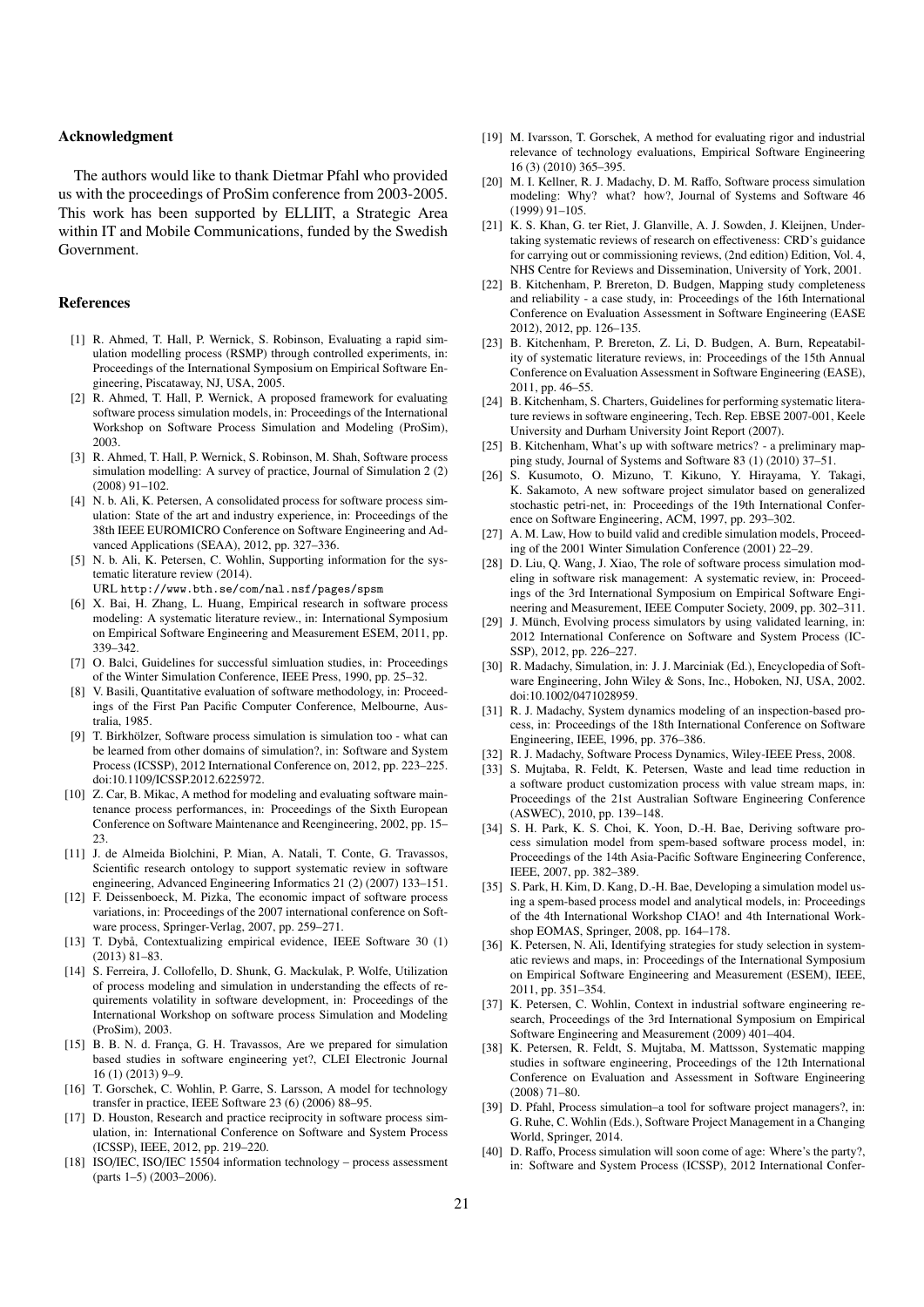ence on, 2012, pp. 231–231. doi:10.1109/ICSSP.2012.6225975.

- [41] D. M. Raffo, R. Ferguson, S.-O. Setamanit, B. D. Sethanandha, Evaluating the impact of the quars requirements analysis tool using simulation, in: Proceedings of the International Conference on Software Process, ICSP'07, Springer-Verlag, Berlin, Heidelberg, 2007, pp. 307–319.
- [42] M. Ruiz, I. Ramos, M. Toro, A dynamic integrated framework for software process improvement, Software Quality Journal 10 (2) (2002) 181– 194.
- [43] P. Runeson, M. Höst, Guidelines for conducting and reporting case study research in software engineering, Empirical Software Engineering 14 (2) (2009) 131–164.
- [44] I. Rus, H. Neu, J. Münch, A systematic methodology for developing discrete event simulation models of software development processes, in: Proceedings of the International Workshop on Software Process Simulation Modeling (ProSim), Citeseer, 2003.
- [45] R. E. Shannon, Intelligent simulation environments., in: Proceedings of the Conference on Intelligent Simulation Environments, 1986, pp. 150– 156.
- [46] F. Shull, J. Singer, D. Sjø berg, Guide to advanced empirical software engineering, Springer, 2007.
- [47] D. C. Slawson, How to read a paper: The basics of evidence based medicine, BMJ 315 (7112) (1997) 891.
- [48] S. Sutton, Advancing process modeling, simulation, and analytics in practice, in: International Conference on Software and System Process (ICSSP), 2012, pp. 221–222.
- [49] C. P. Team, CMMI for development, version 1.2, Carnegie Mellon, Software Engineering Institute, Pittsburgh, PA (2006).
- [50] I. Turnu, M. Melis, A. Cau, M. Marchesi, A. Setzu, Introducing TDD on a free libre open source software project: a simulation experiment, in: Proceedings of the 2004 workshop on Quantitative techniques for software agile process, ACM, 2004, pp. 59–65.
- [51] C. von Wangenheim, F. Shull, To game or not to game?, Software, IEEE (2009) 92–94.
- [52] C. Wohlin, P. Runeson, M. Höst, M. C. Ohlsson, B. Regnell, A. Wesslén, Experimentation in software engineering, Springer, 2012.
- [53] C. Wohlin, P. Runeson, P. A. da Mota Silveira Neto, E. Engström, I. do Carmo Machado, E. S. de Almeida, On the reliability of mapping studies in software engineering, Journal of Systems and Software 86 (10)  $(2013)$  2594 – 2610.
- [54] C. Wohlin, Software reliability and performance modelling for telecommunication systems, Ph.d. thesis (1991).
- [55] H. Zhang, B. Kitchenham, D. Pfahl, Reflections on 10 years of software process simulation modeling: a systematic review, Springer, 2008.
- [56] H. Zhang, B. Kitchenham, D. Pfahl, Software process simulation modeling: Facts, trends and directions, in: Proceedings of the 15th Asia-Pacific Software Engineering Conference (APSEC), IEEE, 2008, pp. 59–66.
- [57] H. Zhang, R. Jeffery, L. Zhu, Hybrid modeling of test-and-fix processes in incremental development, in: Proceedings of the International Conference on Software Process (ICSP), Springer, 2008, pp. 333–344.
- [58] H. Zhang, R. Jeffery, D. Houston, L. Huang, L. Zhu, Impact of process simulation on software practice: an initial report, in: Proceedings of the 33rd International Conference on Software Engineering (ICSE), 2011, pp. 1046–1056.
- [59] H. Zhang, B. Kitchenham, R. Jeffery, Qualitative vs. quantitative software process simulation modeling: Conversion and comparison, in: Proceedings of the Australian Software Engineering Conference, IEEE, 2009, pp. 345–354.
- [60] H. Zhang, B. Kitchenham, D. Pfahl, Software process simulation modeling: an extended systematic review, in: Proceedings of the International Conference on Software Process (ICSP), Springer, 2010, pp. 309–320.
- [61] H. Zhang, B. Kitchenham, D. Pfahl, Software process simulation over the past decade: trends discovery from a systematic review, in: Proceedings of the Second ACM-IEEE International Symposium on Empirical Software Engineering and Measurement, ACM, Kaiserslautern, Germany, 2008, pp. 345–347.
- [62] H. Zhang, Special panel: Software process simulation—at a crossroads?, in: Proceedings of the International Conference on Software and System Process (ICSSP), IEEE, 2012, pp. 215–216.

#### Systematic Literature Review

- [63] T. Abdel-Hamid, The economics of software quality assurance: a simulation-based case study, MIS Quarterly 12 (3) (1988) 395–411.
- [64] T. Abdel-Hamid, Understanding the "90% syndrome" in software project management: A simulation-based case study, Journal of Systems and Software 8 (4) (1988) 319–330.
- [65] T. Abdel-Hamid, The dynamics of software project staffing: a system dynamics based simulation approach, IEEE Transactions on Software Engineering 15 (2) (1989) 109–119.
- [66] T. Abdel-Hamid, On the utility of historical project statistics for cost and schedule estimation: results from a simulation-based case study, Journal of Systems and Software 13 (1) (1990) 71–82.
- [67] T. Abdel-Hamid, F. Leidy, An expert simulator for allocating the quality assurance effort in software development, Simulation 56 (4) (1991) 233– 240.
- [68] T. Abdel-Hamid, A multiproject perspective of single-project dynamics, Journal of Systems and Software 22 (3) (1993) 151–165.
- [69] T. K. Abdel-Hamid, A study of staff turnover, acquisition, and assimiliation and their impact on software development cost and schedule, Journal of Management Information Systems 6 (1) (1989) 21–40.
- [70] A. Al-Emran, P. Kapur, D. Pfahl, G. Ruhe, Simulating worst case scenarios and analyzing their combined effect in operational release planning, in: Proceedings of the International Conference on Software Process, ICSP, Vol. 5007, Springer, 2008, p. 269.
- [71] A. Al-Emran, P. Kapur, D. Pfahl, G. Ruhe, Studying the impact of uncertainty in operational release planning - an integrated method and its initial evaluation, Information and Software Technology 52 (4) (2010) 446–461.
- [72] D. J. Anderson, G. Concas, M. I. Lunesu, M. Marchesi, H. Zhang, A comparative study of scrum and kanban approaches on a real case study using simulation, in: 13th International Conference on Agile Software Development, XP 2012, May 21, 2012 - May 25, 2012, Vol. 111 LNBIP, Springer Verlag, 2012, pp. 123–137.
- [73] C. Andersson, L. Karlsson, J. Nedstam, M. Höst, B. Nilsson, Understanding software processes through system dynamics simulation:a case study, in: Proceedings of the Ninth Annual IEEE International Conference and Workshop on the Engineering of Computer-Based Systems, IEEE, 2002, pp. 41–48.
- [74] I. Antoniades, I. Stamelos, L. Angelis, G. Bleris, A novel simulation model for the development process of open source software projects, Software Process: Improvement and Practice 7 (3-4) (2002) 173–188.
- [75] G. Antoniol, A. Cimitile, G. Di Lucca, M. Di Penta, Assessing staffing needs for a software maintenance project through queuing simulation, IEEE Transactions on Software Engineering 30 (1) (2004) 43–58.
- [76] E. Aranha, P. Borba, Using process simulation to assess the test design effort reduction of a model-based testing approach, in: Proceedings of the International Conference on Software process(ICSP), Springer-Verlag, 2008, pp. 282–293.
- [77] J. Ba, S. Wu, SdDirM: A dynamic defect prediction model, in: Proceedings of 2012 8th IEEE/ASME International Conference on Mechatronic and Embedded Systems and Applications, MESA, IEEE Computer Society, 2012, pp. 252–256.
- [78] X. Bai, L. Huang, S. Koolmanojwong, Incremental process modeling through stakeholder based hybrid process simulation, in: Proceedings of the International Conference on Software Process, (ICSP), Springer-Verlag, Berlin, Germany, 2009, pp. 280–292.
- [79] T. Birkhölzer, C. Dickmann, J. Vaupel, L. Dantas, An interactive software management simulator based on the CMMI framework, Software Process: Improvement and Practice 10 (3) (2005) 327–340.
- [80] L. Cao, B. Ramesh, T. Abdel-Hamid, Modeling dynamics in agile software development, ACM Transactions on Management Information Systems 1 (1). doi:10.1145/1877725.1877730.
- [81] Z. Car, B. Mikac, V. Sinkovic, A simulation method for telecommunication software maintenance process, in: Proceedings of the 20th IASTED International Conference Applied Informatics AI 2002, 2002, pp. 69–74.
- [82] B. Chatters, M. Lehman, J. Ramil, P. Wernick, Modelling a software evolution process: a long-term case study, Software Process: Improvement and Practice 5 (2-3) (2000) 91 – 102.
- [83] Y. M. Chen, C.-W. Wei, Multiagent approach to solve project team work allocation problems, International Journal of Production Research 47 (13) (2009) 3453–3470.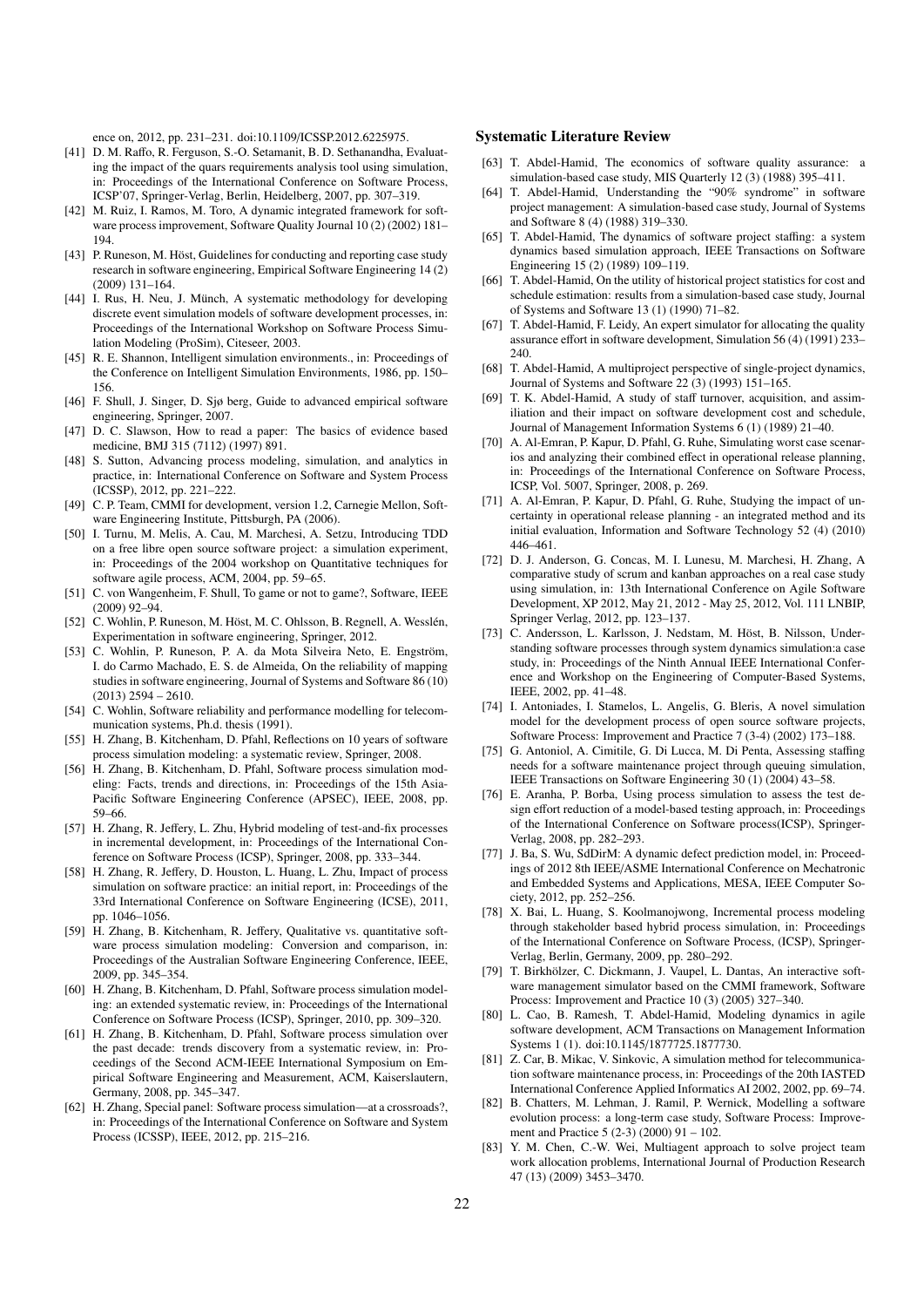- [84] E. Chiang, T. Menzies, Simulations for very early lifecycle quality evaluations, Software Process: Improvement and Practice 7 (3-4) (2002) 141–159.
- [85] A. M. Christie, M. J. Staley, Organizational and social simulation of a software requirements development process, Software Process: Improvement and Practice 5 (2-3) (2000) 103–110.
- [86] D. Crespo, M. Ruiz, Decision making support in CMMI process areas using multiparadigm simulation modeling, in: 2012 Winter Simulation Conference (WSC 2012), 9-12 Dec. 2012, Proceedings of the 2012 Winter Simulation Conference (WSC 2012), IEEE, 2012, p. 12 pp.
- [87] J. Dasgupta, G. Sahoo, R. P. Mohanty, Monte carlo simulation based estimations: Case from a global outsourcing company, in: 1st International Technology Management Conference, ITMC 2011, June 27, 2011 - June 30, 2011, Proceedings of the 1st International Technology Management Conference, ITMC 2011, IEEE Computer Society, 2011, pp. 619–624.
- [88] F. Deissenboeck, M. Pizka, Probabilistic analysis of process economics, Software Process: Improvement and Practice 13 (1) (2008) 5–17.
- [89] M. Di Penta, M. Harman, G. Antoniol, The use of search-based optimization techniques to schedule and staff software projects: An approach and an empirical study, Software - Practice and Experience 41 (5)  $(2011)$  495–519.
- [90] C. Dickmann, H. Klein, T. Birkhölzer, W. Fietz, J. Vaupel, L. Meyer, Deriving a valid process simulation from real world experiences, in: Proceedings of the International Conference on Software Process, Springer, 2007, pp. 272–282.
- [91] M. Farshchi, Y. Y. Jusoh, M. A. A. Murad, Impact of personnel factors on the recovery of delayed software projects: A system dynamics approach, Computer Science and Information Systems 9 (2) (2012) 627– 651.
- [92] S. Ferreira, J. Collofello, D. Shunk, G. Mackulak, Understanding the effects of requirements volatility in software engineering by using analytical modeling and software process simulation, Journal of Systems and Software 82 (10) (2009) 1568–1577.
- [93] J. Ghosh, Concurrent, overlapping development and the dynamic system analysis of a software project, IEEE Transactions on Engineering Management 57 (2) (2010) 270–287.
- [94] M. L. Gillenson, M. J. Racer, S. M. Richardson, X. Zhang, Engaging testers early and throughout the software development process: Six models and a simulation study, Journal of Information Technology Management 22 (1) (2011) 8Äì 27.
- [95] M. Höst, B. Regnell, J. Natt och Dag, J. Nedstam, C. Nyberg, Exploring bottlenecks in market-driven requirements management processes with discrete event simulation, Journal of Systems and Software 59 (3) (2001) 323–332.
- [96] D. Houston, An experience in facilitating process improvement with an integration problem reporting process simulation, Software Process: Improvement and Practice 11 (4) (2006) 361–371.
- [97] D. X. Houston, G. T. Mackulak, J. S. Collofello, Stochastic simulation of risk factor potential effects for software development risk management, Journal of Systems and Software 59 (3) (2001) 247–257.
- [98] N. Hsueh, W. Shen, Z. Yang, D. Yang, Applying UML and software simulation for process definition, verification, and validation, Information and Software Technology 50 (9) (2008) 897–911.
- [99] L. Huang, B. Boehm, H. Hu, J. Ge, J. Lü, C. Qian, Applying the value/petri process to ERP software development in china, in: Proceedings of the 28th International Conference on Software Engineering, ACM, 2006, pp. 502–511.
- [100] H. Jian-Hong, B. Xiaoing, L. Qi, X. Daode, A fuzzy-ECM approach to estimate software project schedule under uncertainties, in: Parallel and Distributed Processing with Applications Workshops (ISPAW), 2011 Ninth IEEE International Symposium on, 2011, pp. 316–321.
- [101] W. Junjie, L. Juan, W. Qing, Z. He, W. Haitao, A simulation approach for impact analysis of requirement volatility considering dependency change, in: Requirements Engineering: Foundation for Software Quality. 18th International Working Conference, REFSQ 2012, 19-22 March 2012, Requirements Engineering: Foundation for Software Quality. Proceedings 18th International Working Conference, REFSQ 2012, Springer-Verlag, 2012, pp. 59–76.
- [102] E. Katsamakas, N. Georgantzas, Why most open source development projects do not succeed?, in: Proceedings of the First International Workshop on Emerging Trends in FLOSS Research and Development,

IEEE, 2007, pp. 3–3.

- [103] S. Kusumoto, O. Mizuno, T. Kikuno, Y. Hirayama, Y. Takagi, K. Sakamoto, Software project simulator for effective process improvement, Journal of Information Processing Society of Japan 42 (3) (2001) 396–408.
- [104] X. M. Li, Y. L. Wang, L. Y. Sun, L. Li, Modeling uncertainties involved with software development with a stochastic petri net, Expert Systems 23 (5) (2006) 302–312.
- [105] C. T. Lin, Analyzing the effect of imperfect debugging on software fault detection and correction processes via a simulation framework, Mathematical and Computer Modelling 54 (11-12) (2011) 3046–3064.
- [106] C. Lin, R. Levary, Computer-aided software development process design, IEEE Transactions on Software Engineering 15 (9) (1989) 1025– 1037.
- [107] C. Y. Lin, T. Abdel-Hamid, J. S. Sherif, Software-engineering process simulation model (SEPS), Journal of Systems and Software 38 (3) (1997) 263–277.
- [108] R. J. Madachy, Knowledge-based risk assessment and cost estimation, Automated Software Engineering 2 (3) (1995) 219–230.
- [109] R. J. Madachy, B. Khoshnevis, Dynamic simulation modeling of an inspection-based software lifecycle process, Simulation 69 (1) (1997) 35–47.
- [110] R. Martin, D. Raffo, Application of a hybrid process simulation model to a software development project, Journal of Systems and Software 59 (3) (2001) 237–246.
- [111] J. A. McCall, G. Wong, A. Stone, A simulation modeling approach to understanding the software development process., in: Fourth Annual Software Engineering Workshop, Goddard Space Flight Center Greenbelt, Maryland, 1979, pp. 250–273.
- [112] X. Meilong, L. Congdong, C. Jie, System dynamics simulation to support decision making in software development project, in: Proceedings of the International Conference on Wireless Communications, Networking and Mobile Computing, WiCOM, 2008, pp. 1–4.
- [113] M. Melis, I. Turnu, A. Cau, G. Concas, Evaluating the impact of test-first programming and pair programming through software process simulation, Software Process: Improvement and Practice 11 (4) (2006) 345– 360.
- [114] C. Mizell, L. Malone, A software development simulation model of a spiral process, International Journal of Software Engineering 2 (2).
- [115] C. Mizell, L. Malone, A project management approach to using simulation for cost estimation on large, complex software development projects, Engineering Management Journal 19 (4) (2007) 28 – 34.
- [116] O. Mizuno, S. Kusumoto, T. Kikuno, Y. Takagi, K. Sakamoto, Estimating the number of faults using simulator based on generalized stochastic petri-net model, in: Proceedings of the Sixth Asian Test Symposium (ATS'97), IEEE, 1997, pp. 269–274.
- [117] O. Mizuno, D. Shimoda, T. Kikuno, Y. Takagi, Enhancing software project simulator toward risk prediction with cost estimation capability, IEICE Transactions on Fundamentals of Electronics, Communications and Computer Sciences 84 (11) (2001) 2812–2821.
- [118] M. Nakatani, S. Nishida, Trouble communication model in a software development project, IEICE Transactions on Fundamentals of Electronics, Communications and Computer Sciences 75 (2) (1992) 196–206.
- [119] E. Paikari, G. Ruhe, P. H. Southekel, Simulation-based decision support for bringing a project back on track: The case of rup-based software construction, in: 2012 International Conference on Software and System Process, ICSSP 2012, June 2, 2012 - June 3, 2012, 2012 International Conference on Software and System Process, ICSSP 2012 - Proceedings, Association for Computing Machinery, 2012, pp. 13–22.
- [120] S. Park, H. Kim, D. Kang, D. Bae, Developing a software process simulation model using SPEM and analytical models, International Journal of Simulation and Process Modelling 4 (3) (2008) 223–236.
- [121] D. Pfahl, K. Lebsanft, Knowledge acquisition and process guidance for building system dynamics simulation models: an experience report from software industry, International Journal of Software Engineering and Knowledge Engineering 10 (04) (2000) 487–510.
- [122] D. Pfahl, K. Lebsanft, Using simulation to analyse the impact of software requirement volatility on project performance, Information and Software Technology 42 (14) (2000) 1001–1008.
- [123] D. Pfahl, M. Stupperich, T. Krivobokova, PL-SIM: A generic simulation model for studying strategic spi in the automotive industry, in: Proceed-